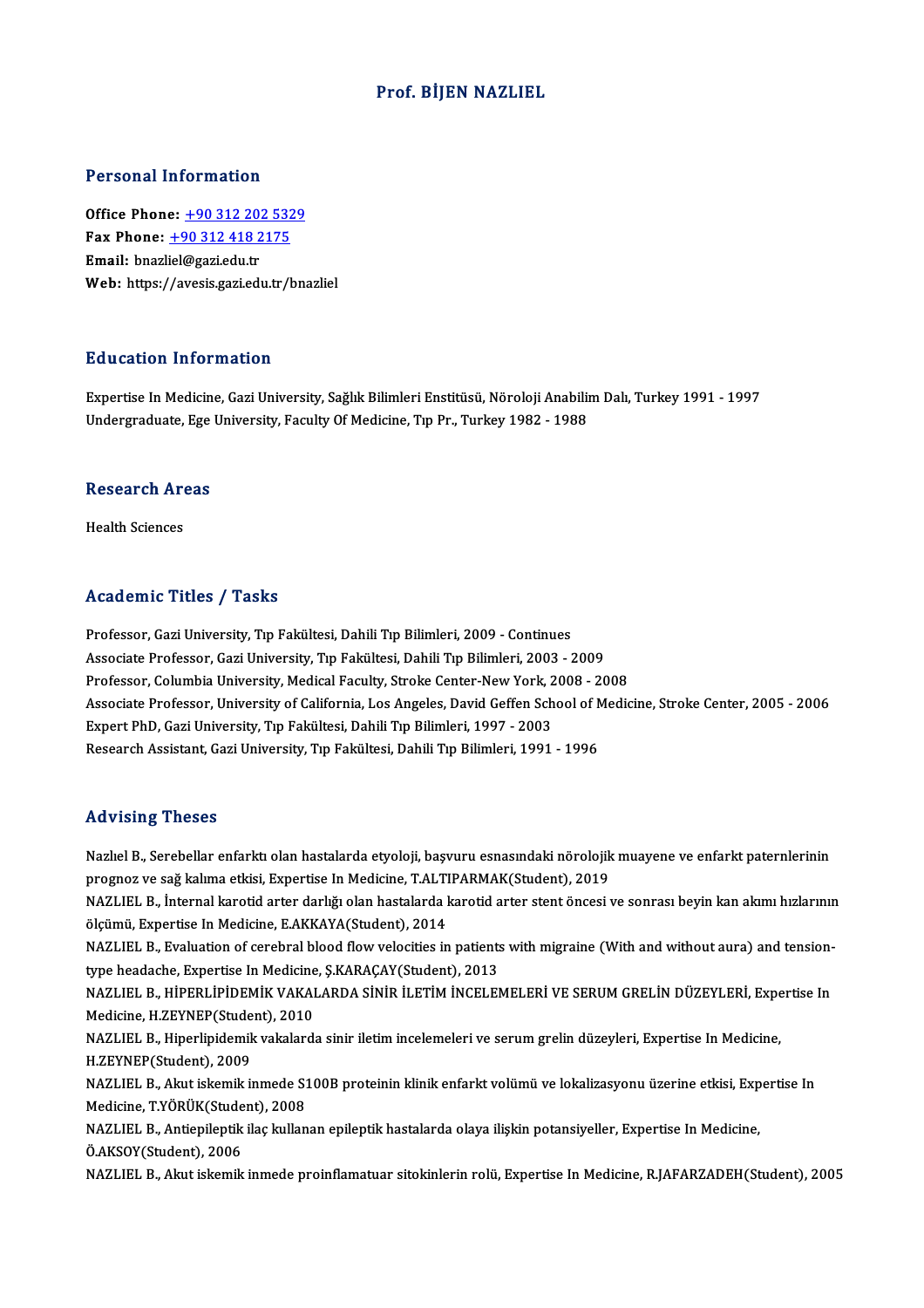## Articles Published in Journals That Entered SCI, SSCI and AHCI Indexes

rticles Published in Journals That Entered SCI, SSCI and AHCI Indexes<br>I. Posterior Circulation Alberta Stroke Program Early Computed Tomography Score (pc-ASPECT) for<br>the Evaluation of Carabellar Informate The Evaluation of Cerebellar Infarcts.<br>The Evaluation of Cerebellar Infarcts.<br>Altinormak T. Naglial P. Patur Caglavan H. Posterior Circulation Alberta Stroke Program Early Computed Tomogra<br>the Evaluation of Cerebellar Infarcts.<br>Altiparmak T., Nazliel B., Batur Caglayan H. Z. , Tokgoz N., Akyol Gurses A., Ucar M.<br>The neuvelagist 2022 (Journal the Evaluation of Cerebellar Infarcts.<br>Altiparmak T., Nazliel B., Batur Caglayan H. Z. , Tokgoz N., A.<br>The neurologist, 2022 (Journal Indexed in SCI Expanded)<br>Pre- and Best stanting Carebral Placed Flow Velogit The neurologist, 2022 (Journal Indexed in SCI Expanded)<br>II. Pre- and Post-stenting Cerebral Blood Flow Velocities in Patients with Carotid Artery Stenosis. Akkaya E., Nazliel B., Caglayan Batur H. Z., Ilgit E., Onal B., Akkan K., Irkec C. Pre- and Post-stenting Cerebral Blood Flow Velocities in Patients with Carot<br>Akkaya E., Nazliel B., Caglayan Batur H. Z. , Ilgit E., Onal B., Akkan K., Irkec C.<br>Neurology India, vol.69, no.6, pp.1711-1715, 2021 (Journal In Akkaya E., Nazliel B., Caglayan Batur H. Z. , Ilgit E., Onal B., Akkan K., Irkec C.<br>Neurology India, vol.69, no.6, pp.1711-1715, 2021 (Journal Indexed in SCI Expanded)<br>III. Headache features of cerebellar ischemic strokes: Neurolo<br>Headac<br>center. Headache features of cerebellar ischemic strokes: Clinical and radiologi<br>center.<br>Altiparmak T., Nazlıel B., Batur Çağlayan H. Z. , Tokgöz N., Akyol Gürses A., Uçar M.<br>Journal of clinical nourosciance : official journal of **center.**<br>Altiparmak T., Nazlıel B., Batur Çağlayan H. Z. , Tokgöz N., Akyol Gürses A., Uçar M.<br>Journal of clinical neuroscience : official journal of the Neurosurgical Society of Australasia, vol.88, pp.173-177, 2021 (Journal Indexed in SCI Expanded) Iournal of clinical neuroscience : official journal of the Neurosurgical Society of Australasia, vol.88, pp.173-177,<br>2021 (Journal Indexed in SCI Expanded)<br>IV. Short-latency afferent inhibition remains intact without corti 2021 (Journal Indexed in SCI Expanded)<br>Short-latency afferent inhibition remain<br>a patient with isolated thalamic infarct.<br>Alaydin H.C., Atasslu E.E., Caslavan H.Z.P. Short-latency afferent inhibition remains intact without cortical so<br>a patient with isolated thalamic infarct.<br>Alaydin H. C. , Ataoglu E. E. , Caglayan H. Z. B. , Tokgoz N., Naziel B., Cengiz B.<br>Prein stimulation vol 14, p a patient with isolated thalamic infarct.<br>Alaydin H. C. , Ataoglu E. E. , Caglayan H. Z. B. , Tokgoz N., Naziel B., Ce<br>Brain stimulation, vol.14, pp.804-806, 2021 (Journal Indexed in SCI)<br>Assessment of Batients with Intres V. Assessment of Patients with Intracerebral Hemorrhage or Hemorrhagic Transformation in the Brain stimulation, vol.14, pp.804-806, 2021 (Journal Indexed in SCI) Duman T., Yayla V., Uludüz D., Özaydln Göksu E., Yürekli V. A. , Genç H., Utku U., Çlnar N., Tekeli H., Sungur M. A. , et<br>al. VE<br>Du<br>al. European Neurology, vol.83, pp.615-621, 2021 (Journal Indexed in SCI) VI. Determinants of preventable stroke-Ankara ACROSS stroke preventability study Erkent I.,TopçuoğluM.A. ,SorgunM.H. ,Batur ÇağlayanH.Z. ,Togay IşıkayC.,NazlıelB.,ArsavaE.M. JOURNAL OF STROKE & CEREBROVASCULAR DISEASES, vol.29, no.7, 2020 (Journal Indexed in SCI) Erkent I., Topçuoğlu M. A. , Sorgun M. H. , Batur Çağlayan H. Z. , Togay Işıkay C., Nazlıel B., Arsava E. M.<br>JOURNAL OF STROKE & CEREBROVASCULAR DISEASES, vol.29, no.7, 2020 (Journal Indexed in SCI)<br>VII. Epileptic seizures JOURNAL OF STROKE & CEREBROVASCULAR DISEASES, vol.29, no.7, 2020 (Journal Indexed in SCI)<br>Epileptic seizures in cerebral venous sinus thrombosis: Subgroup analysis of VENOST study<br>Uluduz D., MİDİ İ., Duman T., Yayla V., KA Epileptic s<br>Uluduz D., M. A. , et al.<br>SEIZUPE EI Uluduz D., MİDİ İ., Duman T., Yayla V., KARAHAN A. Y. , AFSAR N., Goksu E. O. , Mengulluoglu N., A.<br>M. A. , et al.<br>SEIZURE-EUROPEAN JOURNAL OF EPILEPSY, vol.78, pp.113-117, 2020 (Journal Indexed in SCI)<br>Clabal Survoy of Ou M. A. , et al.<br>SEIZURE-EUROPEAN JOURNAL OF EPILEPSY, vol.78, pp.113-117, 2020 (Journal Indexed in SCI)<br>VIII. Global Survey of Outcomes of Neurocritical Care Patients: Analysis of the PRINCE Study Part 2 SEIZURE-EUROPEAN JOURNAL OF EPILEPSY, vol.78, pp.113-117, 2020 (Journal Indexed in SCI)<br>Global Survey of Outcomes of Neurocritical Care Patients: Analysis of the PRINCE Study Part 2<br>Rao C. P. V. , Suarez J., Martin R. H. , Globa<br>Rao C<br>, et al.<br>NEUP Rao C. P. V. , Suarez J., Martin R. H. , Bauza C., Georgiadis A., Calvillo E., Hemphill<br>, et al.<br>NEUROCRITICAL CARE, vol.32, no.1, pp.88-103, 2020 (Journal Indexed in SCI)<br>Carabral Vanous Sinus Thrombosis as a Baro Complic , et al.<br>IX. Cerebral Venous Sinus Thrombosis as a Rare Complication of Systemic Lupus Erythematosus:<br>IX. Cerebral Venous Sinus Thrombosis as a Rare Complication of Systemic Lupus Erythematosus:<br>Subsreup Apelysis of the VE NEUROCRITICAL CARE, vol.32, no.1, pp.88-103<br>Cerebral Venous Sinus Thrombosis as a<br>Subgroup Analysis of the VENOST Study<br>Duman T. Demirci S. Uludys D. KOZAK H. H Cerebral Venous Sinus Thrombosis as a Rare Complication of Systemic Lupus Erythematosus:<br>Subgroup Analysis of the VENOST Study<br>Duman T., Demirci S., Uluduz D., KOZAK H. H. , Demir S., Misirli C. H. , Kucukoglu H., Cinar N. Subgro<br>Duman<br>Ş., et al.<br>Journel Duman T., Demirci S., Uluduz D., KOZAK H. H. , Demir S., Misirli C. H. , Kucukoglu H., Cinar N., Domac F. M.<br>Ş., et al.<br>Journal of Stroke and Cerebrovascular Diseases, vol.28, no.12, 2019 (Journal Indexed in SCI Expanded)<br> S., et al.<br>Journal of Stroke and Cerebrovascular Diseases, vol.28, no.12, 2019 (Journal Indexed in SCI Expanded)<br>X. Magnetic Resonance Imaging of Idiopathic Intracranial Hypertension: Before and After Treatment<br>RATUR CAČI Journal of Stroke and Cerebrovascular Diseases, vol.28, no.12, 2019 (Journal Indexed in SCI Expanded)<br>Magnetic Resonance Imaging of Idiopathic Intracranial Hypertension: Before and After Tre:<br>BATUR ÇAĞLAYAN H. Z. , UÇAR M. Magnetic Resonance Imaging of Idiopathic Intracranial Hypertension: Before and Afte<br>BATUR ÇAĞLAYAN H. Z. , UÇAR M., Hasanreisoglu M., NAZLIEL B., TOKGÖZ N.<br>JOURNAL OF NEURO-OPHTHALMOLOGY, vol.39, no.3, pp.324-329, 2019 (Jo XI. Behcet's disease as a causative factor of cerebral venous sinus thrombosis: subgroup analysis of JOURNAL OF NEURO-OPHTHALMOLOGY, vol.39, no.3, pp.324-329, 2019 (Journal Indexed in SCI) Behcet's disease as a causative factor of cerebral venous sinus thrombosis: subgroup analysis of<br>data from the VENOST study<br>Uluduz D., MİDİ İ., Duman T., Colakoglu S., TÜFEKÇİ A., Bakar M., NAZLIEL B., Tascilar N., Goksan d<mark>ata</mark><br>Uludi<br>et al.<br>pupi Uluduz D., MİDİ İ., Duman T., Colakoglu S., TÜFEKÇİ A., Bakar M., NAZLIEL I<br>et al.<br>RHEUMATOLOGY, vol.58, no.4, pp.600-608, 2019 (Journal Indexed in SCI)<br>The effects of early neurodayelenmental Behath annreash and m et al.<br>RHEUMATOLOGY, vol.58, no.4, pp.600-608, 2019 (Journal Indexed in SCI)<br>XII. The effects of early neurodevelopmental Bobath approach and mobilization on quadriceps muscle<br>thickness in stroke patients RHEUMATOLOGY, vol 58, no.4, pp.600-608, 2019 (Journal Indexed in SCI) GÜÇLÜGÜNDÜZA.,YAZICIG.,ÖZKUL Ç.,KucukH.,BATURÇAĞLAYANH.Z. ,NAZLIELB.

TURKISH JOURNAL OF MEDICAL SCIENCES, vol.49, no.1, pp.318-326, 2019 (Journal Indexed in SCI)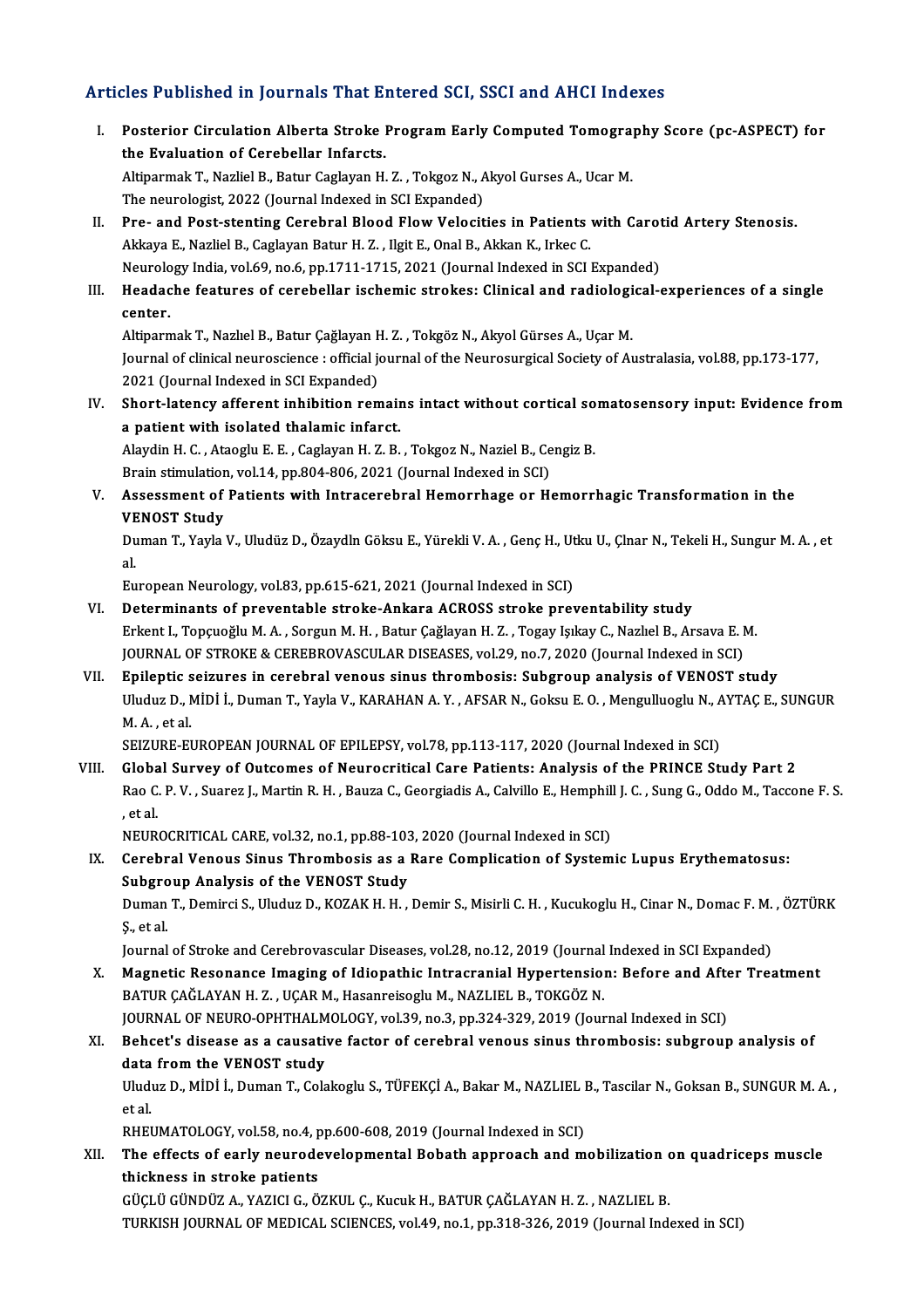| XIII.       | The sensitivity and specificity of the balance evaluation systems test-BESTest in determining risk of<br>fall in stroke patients                                                                                            |
|-------------|-----------------------------------------------------------------------------------------------------------------------------------------------------------------------------------------------------------------------------|
|             | Sahin I. E. , GÜÇLÜ GÜNDÜZ A., YAZICI G., ÖZKUL Ç., Volkan-Yazici M., NAZLIEL B., TEKİNDAL M. A.                                                                                                                            |
|             | NEUROREHABILITATION, vol.44, no.1, pp.67-77, 2019 (Journal Indexed in SCI)                                                                                                                                                  |
| XIV.        | Whole blood viscosity and cerebral blood flow velocities in obese hypertensive or obese                                                                                                                                     |
|             | normotensive adolescents<br>Akcaboy M., NAZLIEL B., Goktas T., KULA S., ÇELİK B., BUYAN N.                                                                                                                                  |
|             | JOURNAL OF PEDIATRIC ENDOCRINOLOGY & METABOLISM, vol.31, no.3, pp.275-281, 2018 (Journal Indexed in<br>SCI)                                                                                                                 |
| XV.         | Cerebral blood flow velocity in migraine and chronic tension-type headache patients                                                                                                                                         |
|             | Ozkalayci S. K., NAZLIEL B., Caglayan H. Z., Irkec C.                                                                                                                                                                       |
|             | JOURNAL OF PAIN RESEARCH, vol.11, pp.661-666, 2018 (Journal Indexed in SCI)                                                                                                                                                 |
| XVI.        | The New Double-Layer Micromesh Stent (Roadsaver®): Use in Endovascular Treatment of                                                                                                                                         |
|             | Supraaortic and Visceral Artery Aneurysms and Pseudoaneurysms                                                                                                                                                               |
|             | Akkan K., Ilgit E. T., Karaman K., Onal B., Dokdok M., Ersoz E., ÖZER A., NAZLIEL B.                                                                                                                                        |
|             | CardioVascular and Interventional Radiology, vol.40, no.9, pp.1338-1343, 2017 (Journal Indexed in SCI Expanded)                                                                                                             |
| XVII.       | A Multicenter Study of 1144 Patients with Cerebral Venous Thrombosis: The VENOST Study<br>Duman T., Uluduz D., MİDİ İ., Bektas H., KABLAN Y., Goksel B. K., Milanlıoğlu A., Orken D. N., Aluclu U., Colakoglu S.,<br>et al. |
|             | JOURNAL OF STROKE & CEREBROVASCULAR DISEASES, vol.26, no.8, pp.1848-1857, 2017 (Journal Indexed in SCI)                                                                                                                     |
| XVIII.      | Comparison of Fatal or Irreversible Events With Extended-Duration Betrixaban Versus Standard                                                                                                                                |
|             | Dose Enoxaparin in Acutely III Medical Patients: An APEX Trial Substudy                                                                                                                                                     |
|             | Gibson C. M., Korjian S., Chi G., Daaboul Y., Jain P., Arbetter D., Goldhaber S. Z., Hull R., Hernandez A. F., Lopes R. D.<br>, et al.                                                                                      |
|             | JOURNAL OF THE AMERICAN HEART ASSOCIATION, vol.6, no.7, 2017 (Journal Indexed in SCI)                                                                                                                                       |
| XIX.<br>XX. | The safety and efficacy of full-versus reduced-dose betrixaban in the Acute Medically Ill VTE                                                                                                                               |
|             | (Venous Thromboembolism) Prevention With Extended-Duration Betrixaban (APEX) trial                                                                                                                                          |
|             | Gibson C. M., Halaby R., Korjian S., Daaboul Y., Arbetter D. F., Yee M. K., Goldhaber S. Z., Hull R., Hernandez A. F.,<br>Lu S. et al.                                                                                      |
|             | AMERICAN HEART JOURNAL, vol.185, pp.93-100, 2017 (Journal Indexed in SCI)                                                                                                                                                   |
|             | Extended-Duration Betrixaban Reduces the Risk of Stroke Versus Standard-Dose Enoxaparin Among<br>Hospitalized Medically Ill Patients An APEX Trial Substudy (Acute Medically Ill Venous                                     |
|             | Thromboembolism Prevention With Extended Duration Betrixaban)                                                                                                                                                               |
|             | Gibson C. M., Chi G., Halaby R., Korjian S., Daaboul Y., Jain P., Arbetter D., Goldhaber S. Z., Hull R., Hernandez A. F.,                                                                                                   |
|             | et al.<br>CIRCULATION, vol.135, no.7, pp.648-655, 2017 (Journal Indexed in SCI)                                                                                                                                             |
| XXI.        | The effects of Mat Pilates and Reformer Pilates in patients with Multiple Sclerosis: A randomized<br>controlled study                                                                                                       |
|             | Bulguroglu I., Guclu-Gunduz A., Yazici G., Ozkul Ç., Irkec C., Nazliel B., BATUR ÇAĞLAYAN H. Z.                                                                                                                             |
|             | NEUROREHABILITATION, vol.41, no.2, pp.413-422, 2017 (Journal Indexed in SCI)                                                                                                                                                |
| XXII.       | Effects of whole blood viscosity and plasma NOx on cardiac function and cerebral blood flow in                                                                                                                              |
|             | children with chronic kidney disease                                                                                                                                                                                        |
|             | BUYAN N., Akcaboy M., Goktas T., KULA S., NAZLIEL B., Cakar N., Uncu N., Celik B., Erbas D.                                                                                                                                 |
|             | TURKISH JOURNAL OF MEDICAL SCIENCES, vol.47, no.5, pp.1482-1491, 2017 (Journal Indexed in SCI)                                                                                                                              |
| XXIII.      | Extended Thromboprophylaxis with Betrixaban in Acutely Ill Medical Patients                                                                                                                                                 |
|             | Cohen A. T., Harrington R. A., Goldhaber S. Z., Hull R. D., Wiens B. L., Gold A., Hernandez A. F., Gibson C. M.,                                                                                                            |
|             | Cohen A., Harrington R., et al.                                                                                                                                                                                             |
|             | NEW ENGLAND JOURNAL OF MEDICINE, vol.375, no.6, pp.534-544, 2016 (Journal Indexed in SCI)                                                                                                                                   |
| XXIV.       | Effect of plasma NOx values on cardiac function in obese hypertensive and normotensive pediatric<br>patients.                                                                                                               |
|             | Akcaboy M., Kula S., Goktas T., Nazhel B., Terlemez S., Celik N., Çelik B., Buyan N.                                                                                                                                        |
|             |                                                                                                                                                                                                                             |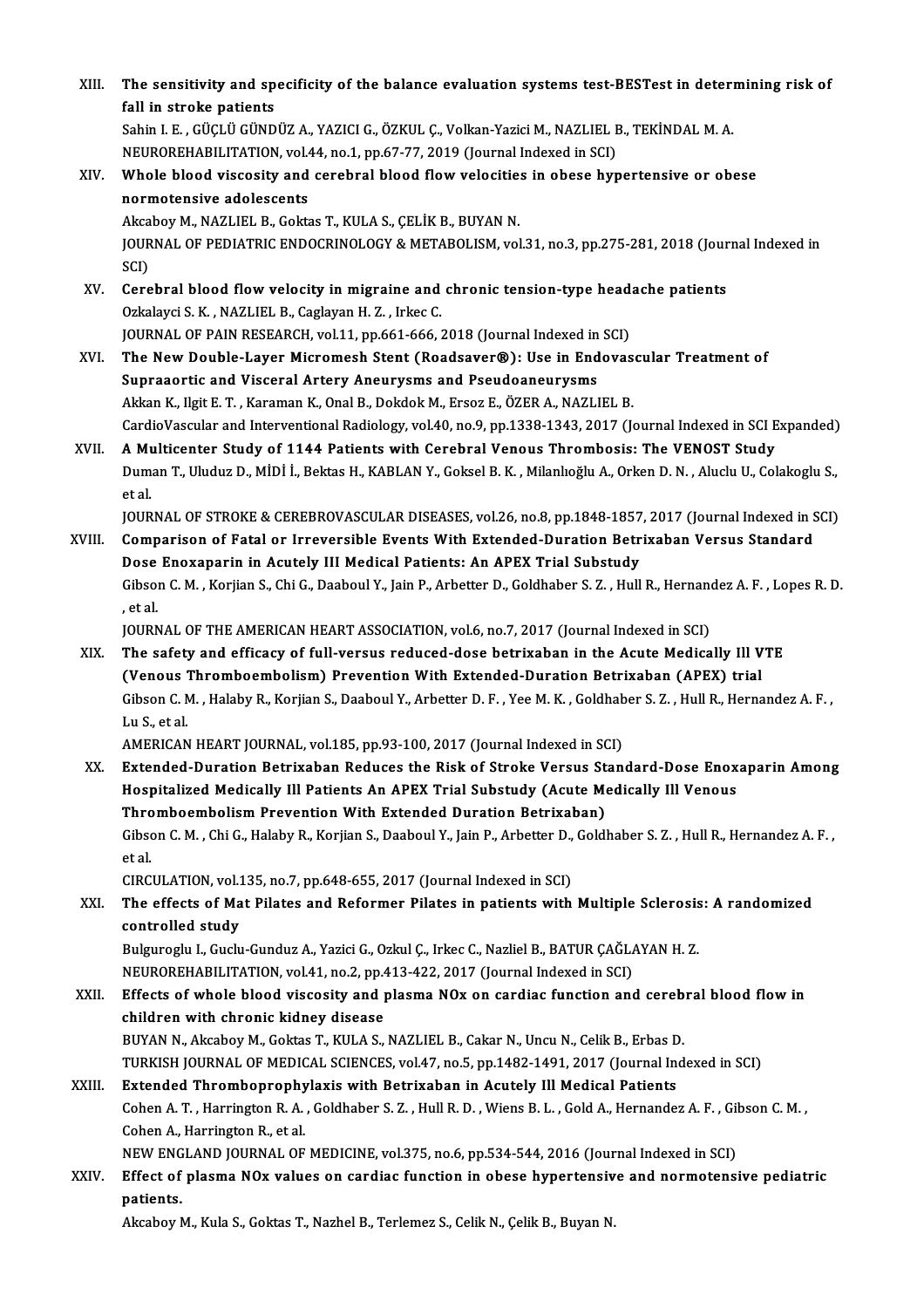Pediatric nephrology (Berlin, Germany), vol.31, no.3, pp.473-83, 2016 (Journal Indexed in SCI Expanded)<br>Intracranial internal caratid enteny dissection following wateralide year the first case repeat. Pediatric nephrology (Berlin, Germany), vol.31, no.3, pp.473-83, 2016 (Journal Indexed in SCI Expanded)<br>XXV. Intracranial internal carotid artery dissection following waterslide use: the first case report Pediatric nephrology (Berlin, Germany), vol.31,<br>Intracranial internal carotid artery dissec<br>Akbas Y., ARHAN E., SERDAROĞLU A., Nazhel B.<br>Child'e Newwys System vol.32, no.3, nn.411,41 Intracranial internal carotid artery dissection following waterslide use: the first case report<br>Akbas Y., ARHAN E., SERDAROĞLU A., Nazhel B.<br>Child's Nervous System, vol.32, no.3, pp.411-413, 2016 (Journal Indexed in SCI Ex Akbas Y., ARHAN E., SERDAROĞLU A., Nazhel B.<br>Child's Nervous System, vol.32, no.3, pp.411-413, 2016 (Journal Indexed in SCI Expa<br>XXVI. Olfactory functioning in early multiple sclerosis: Sniffin' Sticks Test study<br>PATUP CAČ Child's Nervous System, vol.32, no.3, pp.411-413, 2016 (Journal In Olfactory functioning in early multiple sclerosis: Sniffin' S<br>BATUR ÇAĞLAYAN H. Z. , Irkec C., NAZLIEL B., Gurses A., Capraz I.<br>NEUPORSYCHIATRIC DISEASE AN Olfactory functioning in early multiple sclerosis: Sniffin' Sticks Test study<br>BATUR ÇAĞLAYAN H. Z. , Irkec C., NAZLIEL B., Gurses A., Capraz I.<br>NEUROPSYCHIATRIC DISEASE AND TREATMENT, vol.12, pp.2143-2147, 2016 (Journal In BATUR ÇAĞLAYAN H. Z. , Irkec C., NAZLIEL B., Gurses A., Capraz I.<br>NEUROPSYCHIATRIC DISEASE AND TREATMENT, vol.12, pp.2143-2147, 2016 (Journal Indexed in SCI)<br>XXVII. Does correcting position and increasing sensorial input o NEUROPSYCHIATRIC DISEASE AND TREA<br>Does correcting position and increase<br>improve balance in stroke patients?<br>YAZICLC CÜCLÜ CÜNDÜZ A. Bayraktar. Does correcting position and increasing sensorial input of the foot and ankle with Kine<br>improve balance in stroke patients?<br>YAZICI G., GÜÇLÜ GÜNDÜZ A., Bayraktar D., AKSOY S., NAZLIEL B., KILINÇ M., Yildirim S. A. , Irkec improve balance in stroke patients?<br>YAZICI G., GÜÇLÜ GÜNDÜZ A., Bayraktar D., AKSOY S., NAZLIEL B., KILINÇ M., Yildi<br>NEUROREHABILITATION, vol.36, no.3, pp.345-353, 2015 (Journal Indexed in SCI)<br>Meyameya syndrome or Bobest' XXVIII. Moyamoya syndrome or Behcet's disease?<br>Degirmenci E., BİR L. S., Yagci B., NAZLIEL B., SİVA A. NEUROREHABILITATION, vol.36, no.3, pp.345-353, 2015 (Journal Indexed in SCI) Moyamoya syndrome or Behcet's disease?<br>Degirmenci E., BİR L. S. , Yagci B., NAZLIEL B., SİVA A.<br>INTERNATIONAL JOURNAL OF RHEUMATIC DISEASES, vol.17, no.8, pp.920-922, 2014 (Journal Indexed in SCI)<br>Chronis bilatoral bearing Degirmenci E., BİR L. S. , Yagci B., NAZLIEL B., SİVA A.<br>INTERNATIONAL JOURNAL OF RHEUMATIC DISEASES, vol.17, no.8, pp.920-922, 2014 (Journal Indexed in SCI)<br>XXIX. Chronic bilateral hearing loss in an immunocompetent p **INTERNATION**<br>Chronic bil<br>meningitis<br>AVVOL CÜR Chronic bilateral hearing loss in an immunocompetent patient An atypical course of tuberculous<br>meningitis<br>AKYOL GÜRSES A., NAZLIEL B., Oner Y., ERDEM O. A. NEUROSCIENCES, vol.19, no.4, pp.322-325, 2014 (Journal Indexed in SCI) AKYOL GÜRSES A., NAZLIEL B., Oner Y., ERDEM O. A.<br>NEUROSCIENCES, vol.19, no.4, pp.322-325, 2014 (Journal Indexed in SCI)<br>XXX. The Effect Of Plasma Nox Values On Cardiac Functions In Obese Hypertensive And Obese<br>Nermatensiv NEUROSCIENCES, vol.19, no.4, pp.322<br>The Effect Of Plasma Nox Values<br>Normotensive Pediatric Patients The Effect Of Plasma Nox Values On Cardiac Functions In Obese Hypertens<br>Normotensive Pediatric Patients<br>Akcaboy M., KULA S., Goktas T., NAZLIEL B., Terlemez S., Celik N., ÇELİK B., Buyam N.<br>PEDIATRIC NEPHROLOCY, vel 39, na Normotensive Pediatric Patients<br>Akcaboy M., KULA S., Goktas T., NAZLIEL B., Terlemez S., Celik N., ÇELİK B., Buyam N.<br>PEDIATRIC NEPHROLOGY, vol.29, no.9, pp.1686, 2014 (Journal Indexed in SCI) Akcaboy M., KULA S., Goktas T., NAZLIEL B., Terlemez S., Celik N., ÇELİK B., Buyam N.<br>PEDIATRIC NEPHROLOGY, vol.29, no.9, pp.1686, 2014 (Journal Indexed in SCI)<br>XXXI. Heparin-induced thrombocytopenia leading to stroke, low PEDIATRIC NEPHROLOGY, vol.2<br>Heparin-induced thrombocy<br>skin necrosis: A case report<br>NAZI IEL B. Caslavan H. Z. Can Heparin-induced thrombocytopenia leading to stroke, lower<br>skin necrosis: A case report<br>NAZLIEL B., Caglayan H. Z. , Capraz I. Y. , Irkec C., Yagci M., Gesoglu T.<br>PLATELETS, vol.25, no.2, nn.129, 121, 2014 (Journal Indoved skin necrosis: A case report<br>NAZLIEL B., Caglayan H. Z. , Capraz I. Y. , Irkec C., Yagci M., Gesoglu T. XXXII. The effects of pilates on balance, mobility and strength in patients with multiple sclerosis<br>Güçlü Gündüz A., Çıtaker S., Irkec C., Nazlıel B., Batur Çağlayan H. Z. PLATELETS, vol.25, no.2, pp.129-131, 2014 (Journal Indexed in SCI) The effects of pilates on balance, mobility and strength in patients with<br>Güçlü Gündüz A., Çıtaker S., Irkec C., Nazlıel B., Batur Çağlayan H. Z.<br>NEUROREHABILITATION, vol.34, no.2, pp.337-342, 2014 (Journal Indexed in SCI) XXXIII. Effects of Ai-Chi on balance, functional mobility, strength and fatigue in patients with multiple sclerosis: A pilot study NEUROREHABILITATION,<br>Effects of Ai-Chi on bala<br>sclerosis: A pilot study<br>Boymaltor D. CÜCLÜ CÜNI Effects of Ai-Chi on balance, functional mobility, strength and fatigue in patients with multiple sclerosis: A pilot study<br>Bayraktar D., GÜÇLÜ GÜNDÜZ A., YAZICI G., Lambeck J., BATUR ÇAĞLAYAN H. Z. , Irkec C., NAZLIEL B.<br>N sclerosis: A pilot study<br>Bayraktar D., GÜÇLÜ GÜNDÜZ A., YAZICI G., Lambeck J., BATUR ÇAĞLAYAN H. Z. , I<br>NEUROREHABILITATION, vol.33, no.3, pp.431-437, 2013 (Journal Indexed in SCI)<br>Pelationskin batusen Journ eutremity isem Bayraktar D., GÜÇLÜ GÜNDÜZ A., YAZICI G., Lambeck J., BATUR ÇAĞLAYAN H. Z. , Irkec C., NAZLIEL B.<br>NEUROREHABILITATION, vol.33, no.3, pp.431-437, 2013 (Journal Indexed in SCI)<br>XXXIV. Relationship between lower extremity iso NEUROREHABILITATION, vol.33, no.3, pp.431-437, 2013 (Journal Indexed in SCI)<br>Relationship between lower extremity isometric muscle strength and sta<br>with multiple sclerosis<br>CITAKER S., GÜÇLÜ GÜNDÜZ A., YAZICI G., Bayraktar Relationship between lower extremity isometric muscle strength an<br>with multiple sclerosis<br>CITAKER S., GÜÇLÜ GÜNDÜZ A., YAZICI G., Bayraktar D., NAZLIEL B., Irkec C.<br>NEUDOPEHABU ITATION vel 33, po 3, pp 303, 309, 3013 (Jour NEUROREHABILITATION, vol.33, no.2, pp.293-298, 2013 (Journal Indexed in SCI) CITAKER S., GÜÇLÜ GÜNDÜZ A., YAZICI G., Bayraktar D., NAZLI<br>NEUROREHABILITATION, vol.33, no.2, pp.293-298, 2013 (Jour<br>XXXV. Nerve conduction velocities in hyperlipidemic patients NEUROREHABILITATION, vol.33, no.2, pp.293<br>Nerve conduction velocities in hyperlipi<br>BATUR ÇAĞLAYAN H. Z. , NAZLIEL B., Irkec C.<br>NEUPOENDOCPINOLOCY LETTEPS vol.34, no BATUR ÇAĞLAYAN H. Z., NAZLIEL B., Irkec C.<br>NEUROENDOCRINOLOGY LETTERS, vol.34, no.7, pp.643-647, 2013 (Journal Indexed in SCI) XXXVI. EFFECTS OFWHOLE BLOOD VISCOELASTICITY ON CARDIAC FUNCTION AND CEREBRAL BLOOD NEUROENDOCRINOLOGY LETTERS, vol.34, no.7, pp.643-647, 2013<br>EFFECTS OF WHOLE BLOOD VISCOELASTICITY ON CARDIAC<br>FLOW IN THE CHILDREN WITH CHRONIC KIDNEY DISEASE<br>PINAN N. Akosbov M. Coktog T. KILA S. NAZLIEL B. Cokor N. Un EFFECTS OF WHOLE BLOOD VISCOELASTICITY ON CARDIAC FUNCTION AND CEREBRAL<br>FLOW IN THE CHILDREN WITH CHRONIC KIDNEY DISEASE<br>BUYAN N., Akcaboy M., Goktas T., KULA S., NAZLIEL B., Cakar N., Uncu N., ÇELİK B., Bakkaloglu A. S.<br>B FLOW IN THE CHILDREN WITH CHRONIC KIDNEY DISEASE<br>BUYAN N., Akcaboy M., Goktas T., KULA S., NAZLIEL B., Cakar N., Uncu N., CELIK B., Bakkaloglu A. S. XXXVII. Upper extremity function and its relation with hand sensation and upper extremity strength in<br>patients with multiple sclerosis PEDIATRIC NEPHROLOGY, vol.27, no.9, pp.1788, 2012 (Journal Indexed in SCI) GÜÇLÜGÜNDÜZA.,ÇITAKERS.,NAZLIELB., IrkecC. NEUROREHABILITATION, vol.30, no.4, pp.369-374, 2012 (Journal Indexed in SCI) GÜÇLÜ GÜNDÜZ A., ÇITAKER S., NAZLIEL B., Irkec C.<br>NEUROREHABILITATION, vol.30, no.4, pp.369-374, 2012 (Journal Indexed in SCI)<br>XXXVIII. COMPARISON OF FUNCTIONAL EXERCISE CAPACITY, PULMONARY FUNCTION AND RESPIRATORY<br>MIS MUSCLE STRENGTH IN PATIENTS WITH MULTIPLE SCLEROSIS WITH DIFFERENT DISABILITY LEVELS<br>AND HEALTHY CONTROLS COMPARISON OF FUNCTIC<br>MUSCLE STRENGTH IN PA<br>AND HEALTHY CONTROLS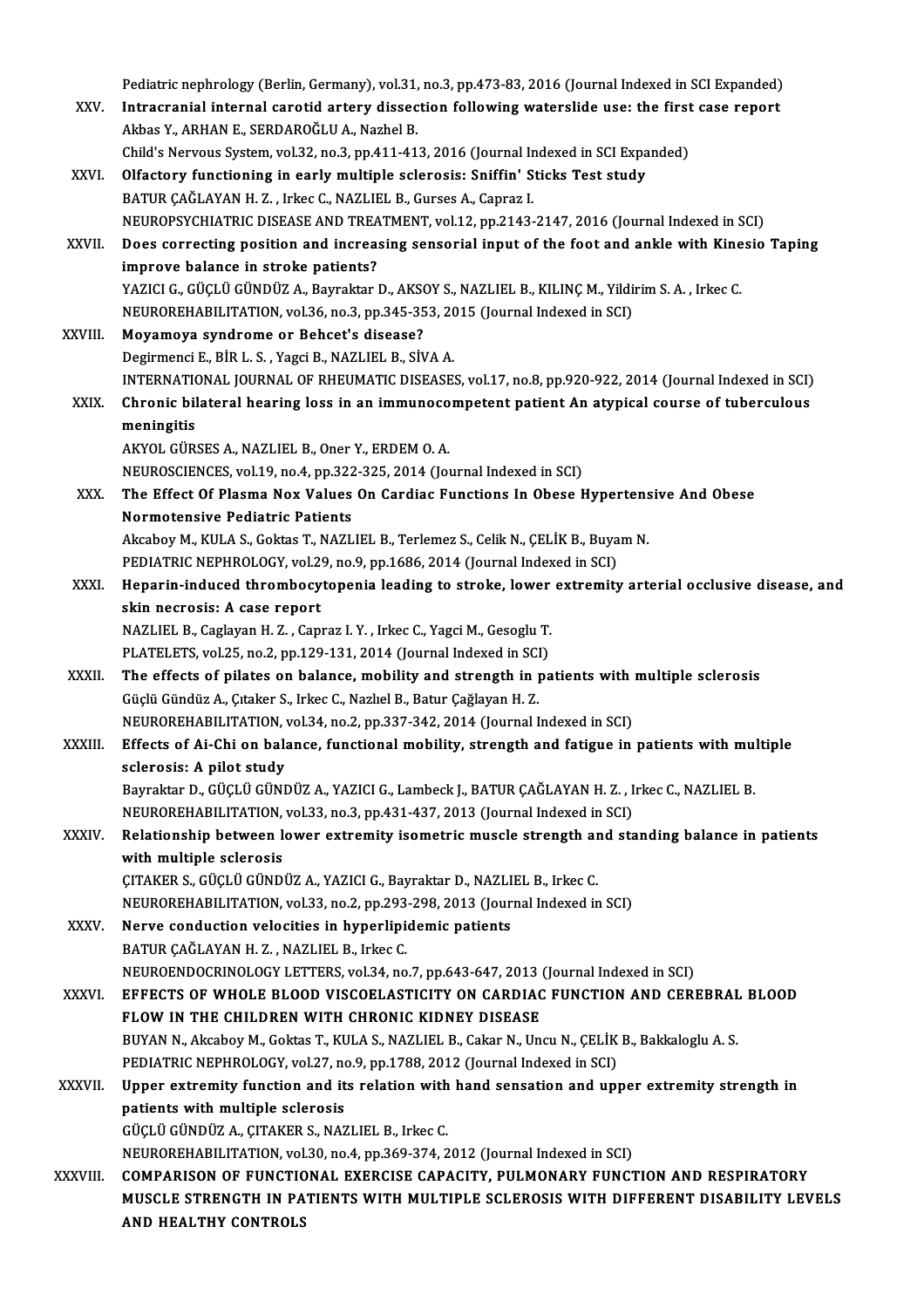BOŞNAK GÜÇLÜ M., GÜÇLÜ GÜNDÜZ A., NAZLIEL B., Irkec C. BOŞNAK GÜÇLÜ M., GÜÇLÜ GÜNDÜZ A., NAZLIEL B., Irkec C.<br>JOURNAL OF REHABILITATION MEDICINE, vol.44, no.1, pp.80-86, 2012 (Journal Indexed in SCI)<br>Pelationabin betusen feet sensation and standing belange in nationts with mul BOŞNAK GÜÇLÜ M., GÜÇLÜ GÜNDÜZ A., NAZLIEL B., Irkec C.<br>JOURNAL OF REHABILITATION MEDICINE, vol.44, no.1, pp.80-86, 2012 (Journal Indexed in SCI)<br>XXXIX. Relationship between foot sensation and standing balance in patien JOURNAL OF REHABILITATION MEDICINE, vol.44, no.1, pp.80-86, 2012<br>Relationship between foot sensation and standing balance in **1**<br>CAIT & POSTUPE vol.24, pp.2, pp.275, 279, 2011 (Journal Indoved in S Relationship between foot sensation and standing balance in pati<br>CITAKER S., GÜÇLÜ GÜNDÜZ A., Guclu M., NAZLIEL B., Irkec C., Kaya D.<br>GAIT & POSTURE, vol.34, no.2, pp.275-278, 2011 (Journal Indexed in SCI)<br>Naurocritical ca ÇITAKER S., GÜÇLÜ GÜNDÜZ A., Guclu M., NAZLIEL B., Irkec C., Kaya D.<br>GAIT & POSTURE, vol.34, no.2, pp.275-278, 2011 (Journal Indexed in SCI)<br>XL. Neurocritical care in turkey Türkiye'de nörolojik yoğ bakım TOPÇUOĞLU M. A., Kocaman A. S., Öztürk Ş., NAZLIEL B., ŞİRİN H. Turk Noroloji Dergisi, vol.17, no.1, pp.7-16, 2011 (Journal Indexed in SCI Expanded) XLI. Cerebrovascular Accident Following Unprescribed Use of Sildenafil: Is it Underestimated? ZİNNUROĞLU M., NAZLIEL B., KARATAŞ G. K., Orucoglu N., Kocer B. Cerebrovascular Accident Following Unprescribed Use of Sildenafil: Is it Underestimated?<br>ZİNNUROĞLU M., NAZLIEL B., KARATAŞ G. K. , Orucoglu N., Kocer B.<br>TURKIYE FIZIKSEL TIP VE REHABILITASYON DERGISI-TURKISH JOURNAL OF PH ZİNNUROĞLU M., NAZLIEL B., KARATAŞ G. K. , Orucoglu N., Kocer B.<br>TURKIYE FIZIKSEL TIP VE REHABILITASYON DERGISI-TURKISH JOURNAL<br>REHABILITATION, vol.56, no.4, pp.204-206, 2010 (Journal Indexed in SCI)<br>Pathological Laughing REHABILITATION, vol.56, no.4, pp.204-206, 2010 (Journal Indexed in SCI)<br>XLII. Pathological Laughing As a Manifestation in a Clinically Isolated Brainstem Syndrome: A Case Report Kocer B., Oner Y., Batur H. Z., NAZLIEL B., CENGİZ B., Tali T. Pathological Laughing As a Manifestation in a Clinically Isolated Brainstem S<br>Kocer B., Oner Y., Batur H. Z. , NAZLIEL B., CENGİZ B., Tali T.<br>JOURNAL OF NEUROIMAGING, vol.19, no.3, pp.291-294, 2009 (Journal Indexed in SCI) Kocer B., Oner Y., Batur H. Z. , NAZLIEL B., CENGİZ B., Tali T.<br>JOURNAL OF NEUROIMAGING, vol.19, no.3, pp.291-294, 2009 (Journal Indexed in SCI)<br>XLIII. Vitiligo and multiple sclerosis in a patient treated with interferon b JOURNAL OF NEUROIMAGING, vol.19, no.3<br>Vitiligo and multiple sclerosis in a pa<br>Kocer B., NAZLIEL B., Oztas M., Batur H. Z.<br>FUROPEAN JOURNAL OF NEUROLOCY vol Vitiligo and multiple sclerosis in a patient treated with interferon beta-1<br>Kocer B., NAZLIEL B., Oztas M., Batur H. Z.<br>EUROPEAN JOURNAL OF NEUROLOGY, vol.16, no.4, 2009 (Journal Indexed in SCI)<br>Isalated abdueens nows naky Kocer B., NAZLIEL B., Oztas M., Batur H. Z.<br>EUROPEAN JOURNAL OF NEUROLOGY, vol.16, no.4, 2009 (Journal Indexed in SCI)<br>XLIV. Isolated abducens nerve palsy following mandibular block articaine anesthesia, a first manifestat EUROPEAN JOURNAL OF NEUROLOGY, v<br>Isolated abducens nerve palsy follo<br>of multiple sclerosis: A case report<br>Keser B. Exser S. NAZI JEL B. **Isolated abducens nerve particular**<br>of multiple sclerosis: A cas<br>Kocer B., Ergan S., NAZLIEL B.<br>OUINTESSENCE INTERNATION of multiple sclerosis: A case report<br>Kocer B., Ergan S., NAZLIEL B.<br>QUINTESSENCE INTERNATIONAL, vol.40, no.3, pp.251-256, 2009 (Journal Indexed in SCI) Kocer B., Ergan S., NAZLIEL B.<br>QUINTESSENCE INTERNATIONAL, vol.40, no.3, pp.251-256, 2009 (Journal Indexed in SCI)<br>XLV. Evaluating sub-clinical cognitive dysfunction and event-related potentials (P300) in clinically<br>is isolated syndrome<br>Kocer B., Unal T., NAZLIEL B., Biyikli Z., Yesilbudak Z., Karakas S., Irkec C. Evaluating sub-clinical cognitive dysfunction and event-related<br>isolated syndrome<br>Kocer B., Unal T., NAZLIEL B., Biyikli Z., Yesilbudak Z., Karakas S., Irkec C.<br>NEUPOLOCICAL SCIENCES vol 39 no 6 nn 425 444 3008 (Journal In isolated syndrome<br>Kocer B., Unal T., NAZLIEL B., Biyikli Z., Yesilbudak Z., Karakas S., Irkec C.<br>NEUROLOGICAL SCIENCES, vol.29, no.6, pp.435-444, 2008 (Journal Indexed in SCI)<br>A hrief nrebesnitel streke severity ssele iden XLVI. A brief prehospital stroke severity scale identifies ischemic stroke patients harboring persisting NEUROLOGICAL SCIENCES,<br>A brief prehospital strok<br>large arterial occlusions<br>NAZLIEL B. Starlman S. Lie A brief prehospital stroke severity scale identifies ischemic stroke patients harboring persisting<br>large arterial occlusions<br>NAZLIEL B., Starkman S., Liebeskind D. S. , Ovbiagele B., Kim D., Sanossian N., Ali L., Buck B., l<mark>arge a</mark><br>NAZLIE<br>F., et al.<br>STROVE NAZLIEL B., Starkman S., Liebeskind D. S. , Ovbiagele B., Kim D., Sanc<br>F., et al.<br>STROKE, vol.39, no.8, pp.2264-2267, 2008 (Journal Indexed in SCI)<br>The role of syent related potentials in evoluation of subelin F., et al.<br>STROKE, vol.39, no.8, pp.2264-2267, 2008 (Journal Indexed in SCI)<br>XLVII. The role of event related potentials in evaluation of subclinical cognitive dysfunction in epileptic<br>nationts STROKE, v<br>The role<br>patients<br>Ormonek The role of event related potentials in evalupatients<br>Ozmenek O.A., NAZLIEL B., Leventoglu A., Bilir E.<br>ACTA NEUPOLOGICA PELGICA vol 109 no 3 nn 5 patients<br>Ozmenek O. A. , NAZLIEL B., Leventoglu A., Bilir E.<br>ACTA NEUROLOGICA BELGICA, vol.108, no.2, pp.58-63, 2008 (Journal Indexed in SCI)<br>Viavel explied natantials in chronis alsoholiam Ozmenek O. A. , NAZLIEL B., Leventoglu A., Bilir E.<br>ACTA NEUROLOGICA BELGICA, vol.108, no.2, pp.58-6<br>XLVIII. Visual evoked potentials in chronic alcoholism<br>NAZLIEL B., Arikan Z., Irkec C. ACTA NEUROLOGICA BELGICA<br>Visual evoked potentials in<br>NAZLIEL B., Arikan Z., Irkec C.<br>ADDICTIVE PEHAVIOPS, vol 3 Visual evoked potentials in chronic alcoholism<br>NAZLIEL B., Arikan Z., Irkec C.<br>ADDICTIVE BEHAVIORS, vol.32, no.7, pp.1470-1473, 2007 (Journal Indexed in SSCI)<br>SSR abnormalities in shronis alsoholiss XLIX. SSR abnormalities in chronic alcoholics ADDICTIVE BEHAVIORS, vol.32, no.7, pp<br>SSR abnormalities in chronic alcoho<br>Nazhel B., Arikan Z., Irkec C., Karakilic H.<br>Addistive Behaviors, vol.32, no.6, nn.139 SSR abnormalities in chronic alcoholics<br>Nazhel B., Arikan Z., Irkec C., Karakilic H.<br>Addictive Behaviors, vol.32, no.6, pp.1290-1294, 2007 (Journal Indexed in SCI Expanded)<br>Blink reflex in bynothyroidiem L. Blink reflex in hypothyroidism<br>Nazliel B., Yilmaz M., Gokce M., Yetkin I., Baysal A. I. Addictive Behaviors, vol.32, no.6, pp.1290-1294, 20<br>Blink reflex in hypothyroidism<br>Nazliel B., Yilmaz M., Gokce M., Yetkin I., Baysal A. I.<br>Endecripelegist vol.17, no.2, np.144, 147, 2007.(Jo Blink reflex in hypothyroidism<br>Nazliel B., Yilmaz M., Gokce M., Yetkin I., Baysal A. I.<br>Endocrinologist, vol.17, no.3, pp.144-147, 2007 (Journal Indexed in SCI Expanded)<br>Blink reflex shnormalities in shronis alsoholiss. LI. Blink reflex abnormalities in chronic alcoholics Endocrinologist, vol.17, no.3, pp.144-147, 2<br>Blink reflex abnormalities in chronic<br>NAZLIEL B., Arikan Z., Irkec C., Karakilic H.<br>EUROPEAN NEUPOLOCY vol.52, no.3, nn.9 Blink reflex abnormalities in chronic alcoholics<br>NAZLIEL B., Arikan Z., Irkec C., Karakilic H.<br>EUROPEAN NEUROLOGY, vol.52, no.2, pp.82-86, 2004 (Journal Indexed in SCI)<br>Involvement of nitrie evide in Perkinson's disease: E LII. Involvement of nitric oxide in Parkinson's disease: Emphasis on sex difference in prevalence<br>TASKIRAN D., Nazliel B., Irkec C., Kutay F., Pogun S. EUROPEAN NEUROLOGY, vol.52, no.2, pp.82-86, 20<br>Involvement of nitric oxide in Parkinson's di<br>TAŞKIRAN D., Nazliel B., Irkec C., Kutay F., Pogun S.<br>Naunossianse Besearsh Communisations vol.32, no Neuroscience Research Communications, vol.32, no.2, pp.135-142, 2003 (Journal Indexed in SCI Expanded) LIII. Effect of haemodialysis on visual-evoked potential parameters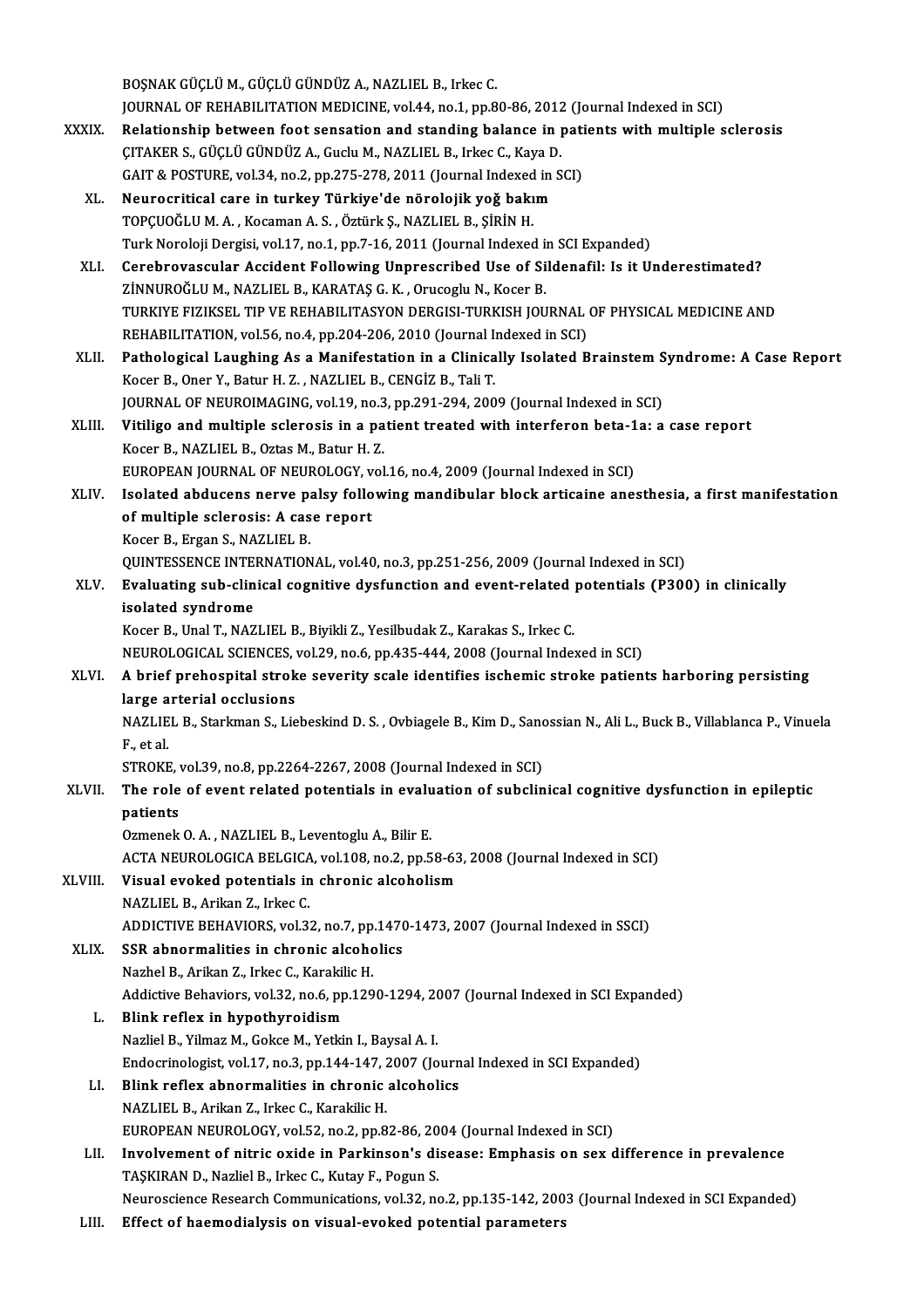Derici Ü., NAZLIEL B., Irkec C., Sindel S., Arinsoy T., Bali M. NEPHROLOGY, vol.8, no.1, pp.11-15, 2003 (Journal Indexed in SCI) Derici Ü., NAZLIEL B., Irkec C., Sindel S., Arinsoy T., Bali M.<br>NEPHROLOGY, vol.8, no.1, pp.11-15, 2003 (Journal Indexed in SCI)<br>LIV. The roles of blink reflex and sympathetic skin response in multiple sclerosis diagnosis<br> NEPHROLOGY, vol.8, no.1, pp.<br>The roles of blink reflex a<br>NAZLIEL B., Irkec C., Kocer B.<br>MIU TIPLE SCLEPOSIS vol.8 The roles of blink reflex and sympathetic skin response in multiple s<br>NAZLIEL B., Irkec C., Kocer B.<br>MULTIPLE SCLEROSIS, vol.8, no.6, pp.500-504, 2002 (Journal Indexed in SCI)<br>Pattern visual avaked notantial (PVEP) avaluat NAZLIEL B., Irkec C., Kocer B.<br>MULTIPLE SCLEROSIS, vol.8, no.6, pp.500-504, 2002 (Journal Indexed in SCI)<br>LV. Pattern visual evoked potential (PVEP) evaluation in hypothyroidism. NzalielB.,AkbayE., IrkecC.,YetkinI.,ErsoyR.,Toruner F.S. Journal of endocrinological investigation, vol.25, no.11, pp.955-8, 2002 (Journal Indexed in SCI Expanded) Nzaliel B., Akbay E., Irkec C., Yetkin I., Ersoy R., Toruner F. S.<br>Journal of endocrinological investigation, vol.25, no.11, pp.955-8, 2002 (Journal of endocrinological investigation, vol.25, no.11, pp.955-8, 2002 (Journal Journal of endocrinological investigation, vol.25, no.1<br>Serum nitric oxide metabolites in patients with<br>NAZLIEL B., TAŞKIRAN D., Irkec C., Kutay F., Pogun S.<br>JOUPNAL OF CLINICAL NEUPOSCIENCE vol.9 no.5 n Serum nitric oxide metabolites in patients with multiple sclerosis<br>NAZLIEL B., TAŞKIRAN D., Irkec C., Kutay F., Pogun S.<br>JOURNAL OF CLINICAL NEUROSCIENCE, vol.9, no.5, pp.530-532, 2002 (Journal Indexed in SCI)<br>Dorsal ulpar NAZLIEL B., TAŞKIRAN D., Irkec C., Kutay F., Pogun S.<br>JOURNAL OF CLINICAL NEUROSCIENCE, vol.9, no.5, p<br>LVII. Dorsal ulnar cutaneous neuropathy<br>NAZLIEL B., Baysal A., Gomceli Y. **JOURNAL OF CLINICAL NEUROSO**<br>**Dorsal ulnar cutaneous neure<br>NAZLIEL B., Baysal A., Gomceli Y.<br>ACTA NEUROLOGICA BELGICA W** Dorsal ulnar cutaneous neuropathy<br>NAZLIEL B., Baysal A., Gomceli Y.<br>ACTA NEUROLOGICA BELGICA, vol.101, no.4, pp.232-233, 2001 (Journal Indexed in SCI)<br>Plink reflex chnormalities in dishetes mellitus LVIII. Blink reflex abnormalities in diabetes mellitus<br>Nazliel B., Yetkin I., Irkec C., Kocer B. ACTA NEUROLOGICA BELGICA, vol.1<br>Blink reflex abnormalities in dia<br>Nazliel B., Yetkin I., Irkec C., Kocer B.<br>Diabates (Metabaliam Bessarsh and Blink reflex abnormalities in diabetes mellitus<br>Nazliel B., Yetkin I., Irkec C., Kocer B.<br>Diabetes/Metabolism Research and Reviews, vol.17, no.5, pp.396-400, 2001 (Journal Indexed in SCI Expanded)<br>Fesial nerve sendustion i Nazliel B., Yetkin I., Irkec C., Kocer B.<br>Diabetes/Metabolism Research and Reviews, vol.17, no<br>LIX. Facial nerve conduction in diabetic neuropathy Diabetes/Metabolism Research and Re<br>Facial nerve conduction in diabeti<br>Irkec C., NAZLIEL B., Yetkin I., Kocer B.<br>ACTA NEUPOLOCICA PELCICA vol.101 Facial nerve conduction in diabetic neuropathy<br>Irkec C., NAZLIEL B., Yetkin I., Kocer B.<br>ACTA NEUROLOGICA BELGICA, vol.101, no.3, pp.177-179, 2001 (Journal Indexed in SCI)<br>Cunnent literature in diabetes Irkec C., NAZLIEL B., Yetkin I., Koce<br>ACTA NEUROLOGICA BELGICA, vol<br>LX. Current literature in diabetes. ACTA NEUROLOGICA BELGICA, vol.101,<br>Current literature in diabetes.<br>NAZLIEL B., YETKİN İ., Irkeç C., Koçer B.<br>Diabetes (metabelism ressearsb and revi

LX. Current literature in diabetes.<br>NAZLIEL B., YETKİN İ., Irkeç C., Koçer B.<br>Diabetes/metabolism research and reviews, vol.17, no.5, pp.402-409, 2001 (Journal Indexed in SCI Expanded)

## Articles Published in Other Journals

rticles Published in Other Journals<br>I. The diagnostic and prognostic value of red cell distribution width (RDW) in cerebral venous<br>thrombosis  $\begin{array}{ll}\n\text{The diagnosis} \text{thromosis} \\\n\text{thrombasis} \\\n\text{A-TID CACI}\n\end{array}$ The diagnostic and prognostic value of red cell distribution width (RDW) in cerebral venous<br>thrombosis<br>BATUR ÇAĞLAYAN H. Z. , AKYOL GÜRSES A., MUTLUCAN H. M. , ARSLAN İ., KAYA Z., UÇAR M., NAZLIEL B.<br>TURK SEREPROVASKULER H

thrombosis<br>BATUR ÇAĞLAYAN H. Z. , AKYOL GÜRSES A., MUTLUCAN H. M. , ARSLAN İ., KAYA Z., UÇAR M., NAZLIEL B.<br>TURK SEREBROVASKULER HASTALIKLAR DERGISI, vol.28, no.1, pp.31-37, 2022 (Other Refereed National BATUR ÇA<br>TURK SER<br>Journals)<br>Investige TURK SEREBROVASKULER HASTALIKLAR DERGISI, vol.28, no.1, pp.31-37, 2022 (Other Refereed National<br>Journals)<br>II. Investigation of early term neurodevelopmental treatment-bobath approach results in patients with<br>stroke

Journal<mark>:</mark><br>Investi<br>stroke<br><sup>VAZICI</sup>

stroke<br>YAZICI G., GÜÇLÜ GÜNDÜZ A., BATUR ÇAĞLAYAN H. Z. , ÖZKUL Ç., VOLKAN YAZICI M., NAZLIEL B.

stroke<br>YAZICI G., GÜÇLÜ GÜNDÜZ A., BATUR ÇAĞLAYAN H. Z. , ÖZKUL Ç., VOLKAN YAZICI M., NAZLIEL B.<br>Turkish Journal of Cerebrovascular Diseases, vol.27, no.1, pp.27-33, 2021 (Refereed Journals of Other Institutions)<br>Haadaske YAZICI G., GÜÇLÜ GÜNDÜZ A., BATUR ÇAĞLAYAN H. Z. , ÖZKUL Ç., VOLKAN YAZICI M., NAZLIEL B.<br>Turkish Journal of Cerebrovascular Diseases, vol.27, no.1, pp.27-33, 2021 (Refereed Journals of Other Institutions)<br>III. Headache as Turkish Journal of Cerebrovascular<br>Headache as the sole presenting<br>of data from the VENOST study<br>DUMAN A T. CINAR N. ULUDÜZ D

Headache as the sole presenting symptom of cerebral venous sinuses thrombosis: Subgroup analy:<br>of data from the VENOST study<br>DUMAN A. T. , ÇINAR N., ULUDÜZ D., DOMAÇ S. F. , ÖZTÜRK Ş., YAYLA V. A. , KARAHAN A. Y. , AFŞAR F of data from the VENOST stud<br>DUMAN A. T. , ÇINAR N., ULUDÜZ<br>SUNGUR M. A. , GÖKSU E. Ö. , et al.<br>Ağrı , The Jeurnal of The Turkish DUMAN A. T. , ÇINAR N., ULUDÜZ D., DOMAÇ S. F. , ÖZTÜRK Ş., YAYLA V. A. , KARAHAN A. Y. , AFŞAR F.<br>SUNGUR M. A. , GÖKSU E. Ö. , et al.<br>Ağrı - The Journal of The Turkish Society of Algology, vol.33, pp.7-14, 2021 (Journal I

SUNGUR M. A. , GÖKSU E. Ö. , et al.<br>Ağrı - The Journal of The Turkish Society of Algology, vol.33, pp.7-14, 2021 (Journal Indexed in ESCI)<br>IV. İnme klinik pratiğinde NOAK kullanımı: Türk Beyin Damar Hastalıkları Derneği

Ağrı - The Journal of The Turkish Society of Algology, vol.33, pp.7-14, 2021 (Journal Indexed in ESCI)<br><mark>İnme klinik pratiğinde NOAK kullanımı: Türk Beyin Damar Hastalıkları Derneği Uzman Görüşü</mark><br>ACAR B. A. , AKPINAR Ç. K. **İnme klinik prat<br>ACAR B. A. , AKPIN<br>ÇEVİK M. U. , et al.**<br>Türk Pevin Danme ACAR B. A. , AKPINAR Ç. K. , ALİOĞLU Z., Arlier Z., ARSAVA E. M. , AYTAÇ E., BAŞ D. F. , BAYDEMİR R., ÇABAL<br>ÇEVİK M. U. , et al.<br>Türk Beyin Danmar Hastalıkları Dergisi, vol.26, no.3, pp.190-235, 2020 (Other Refereed Nation CEVİK M. U. , et al.<br>Türk Beyin Danmar Hastalıkları Dergisi, vol.26, no.3, pp.190-235, 2020 (Other Refereed National Journal Thrombosis in Women: Subgroup Analysis of the VENOST Study<br>Undug D. SAHİN S. Duman T. ÖZTÜRK S. V

- Türk Beyin Danmar Hastalıkları Dergisi, vol.26, no.3, pp.190-235, 2020 (Other Refereed National Journals)<br>Cerebral Venous Sinus Thrombosis in Women: Subgroup Analysis of the VENOST Study<br>Uluduz D., ŞAHİN Ş., Duman T., ÖZTÜ V. Cerebral Venous Sinus Thrombosis in Women: Subgroup Analysis of the VENOST Study<br>Uluduz D., ŞAHİN Ş., Duman T., ÖZTÜRK Ş., Yayla V., AFSAR N., UZUNER N., MİDİ İ., Cinar N., SUNGUR M. A. , et al.<br>STROKE RESEARCH AND TREA Uluduz D., ŞAHİN Ş., Duman T., ÖZTÜRK Ş., Yayla V., AFSAR N., UZUNER N., MİDİ İ., Cinar N., SUNGUR M. A. , et al.<br>STROKE RESEARCH AND TREATMENT, vol.2020, 2020 (Journal Indexed in ESCI)<br>VI. High serum S-100B protein le
- STROKE RESEA<br>High serum S-<br>NIHSS scores<br>Hazar T. Nazha High serum S-100B protein levels within the first 36 hour<br>NIHSS scores<br>Hazar T., Nazlıel B., Akyol Gürses A., Batur Çağlayan H. Z. , İrkeç C.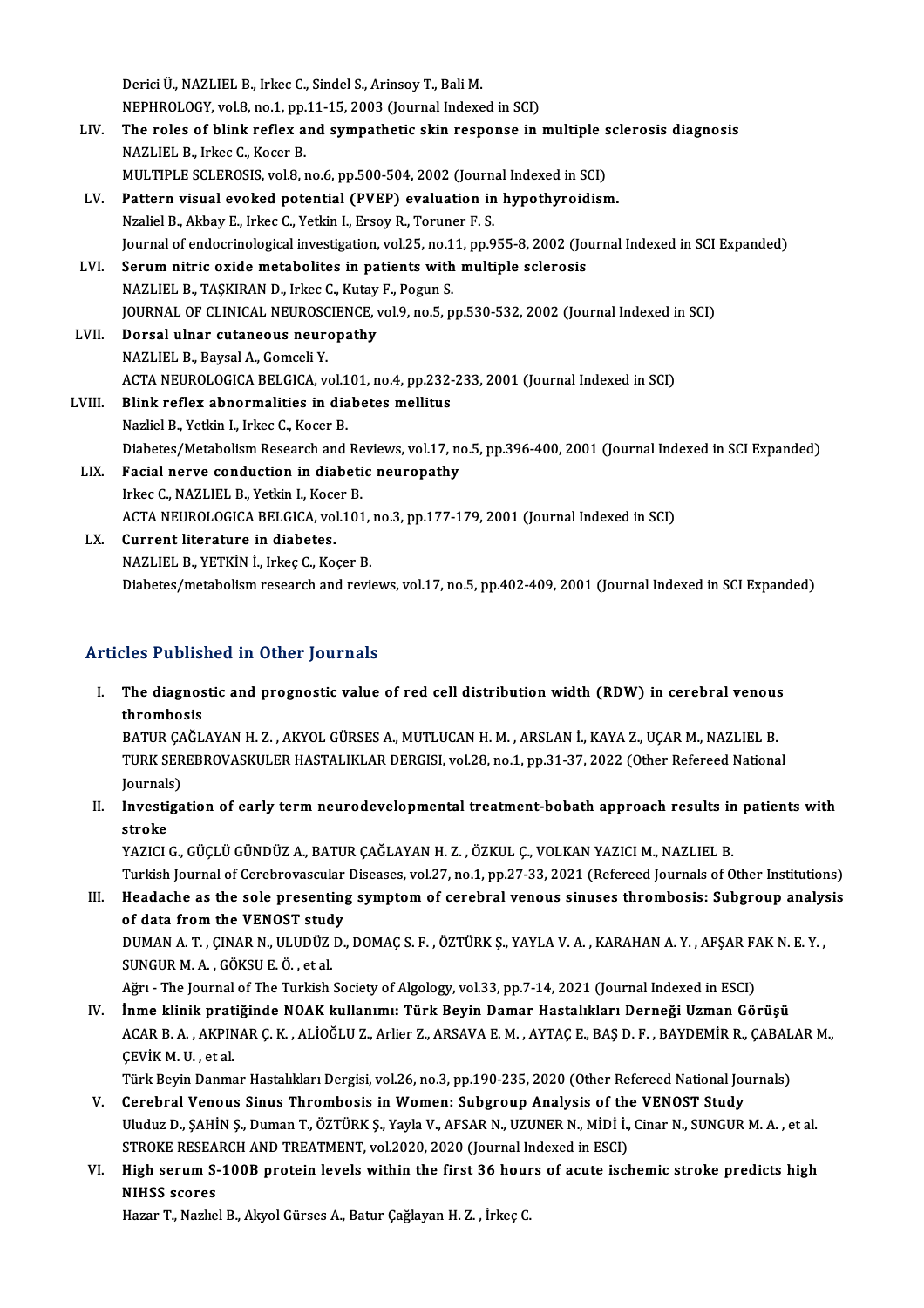Annals of Medical Research, vol.27, no.6, pp.1675-1680, 2020 (National Refreed University Journal)

VII. "Fisher Preventable Stroke Score" versus "Life'xxs Simple 7": An Ankara ACROSS subgroup study Annals of Medical Research, vol.27, no.6, pp.1675-1680, 2020 (National Refreed University Journal)<br>"Fisher Preventable Stroke Score" versus "Life'xxs Simple 7": An Ankara ACROSS subgroup study<br>SORGUN M. H. , ERKENT İ., TOP "F<br>SO<br>M. SORGUN M. H. , ERKENT İ., TOPÇUOĞLU M. A. , BATUR ÇAĞLAYAN H. Z. , TOGAY IŞIKAY C., NAZLIEL B., ARSAVA E.<br>M.<br>Turkish Journal of Cerebrovascular Diseases, vol.26, no.2, pp.180-185, 2020 (Other Refereed National Journals)<br>Fa

- M.<br>Turkish Journal of Cerebrovascular Diseases, vol.26, no.2, pp.180-185, 2020 (Other Refereed Na<br>VIII. Early rehabilitation for ischemic stroke patients: Should it be initiated immediately?<br>VAZICLO CLICLIL CUNDITA A BATUR Turkish Journal of Cerebrovascular Diseases, vol.26, no.2, pp.180-185, 2020 (Other Refereed National Carly rehabilitation for ischemic stroke patients: Should it be initiated immediately?<br>YAZICI G., GÜÇLÜ GÜNDÜZ A., BATUR Early rehabilitation for ischemic stroke patients: Should it be initiated immediately?<br>YAZICI G., GÜÇLÜ GÜNDÜZ A., BATUR ÇAĞLAYAN H. Z. , ÖZKUL Ç., VOLKAN YAZICI M., NAZLIEL B.<br>Turkish Journal of Cerebrovascular Diseases, YAZICI G., GÜ<br>Turkish Journ<br>Institutions)<br>Acute Strek Turkish Journal of Cerebrovascular Diseases, vol.26, no.1, pp.120-125, 2020 (Refereed Journals of Other<br>Institutions)<br>IX. Acute Stroke Nursing: Standards and practical applications Turkish Society of Cerebrovascular
- Institutions)<br>Acute Stroke Nursing: Standards and practical applications Turkish Soc<br>Disease and the Society of Neurological Nursing: Joint Strategy Project<br>TOPCHOČLUM A. TÚLEK Z. POVRAZS, ÖZDEMIR A Ö. ÖZAKCÜL A CÜLER A TOPÇUOĞLU M. A. , TÜLEK Z., BOYRAZ S., ÖZDEMİR A. Ö. , ÖZAKGÜL A., GÜLER A., NAZLIEL B., TOGAY IŞIKAY C.,<br>YAKA E., ARSAVA E. M. , et al. Disease and the Society of<br>TOPÇUOĞLU M. A. , TÜLEK Z.,<br>YAKA E., ARSAVA E. M. , et al.<br>Turkish Journal of Corshnove TOPÇUOĞLU M. A. , TÜLEK Z., BOYRAZ S., ÖZDEMİR A. Ö. , ÖZAKGÜL A., GÜLER A., NAZLIEL B., TOGAY IŞIKAY<br>YAKA E., ARSAVA E. M. , et al.<br>Turkish Journal of Cerebrovascular Diseases, vol.26, no.1, pp.1-90, 2020 (Other Refereed

X. The Role of education level and gender from the perspective of preventable stroke: Ankara ACROSS<br>subgroup analysis **Turkish Journal of Ce<br>The Role of educat<br>subgroup analysis<br>EDKENT L TODCUOČ** The Role of education level and gender from the perspective of preventable stroke: Ankara ACROSS<br>subgroup analysis<br>ERKENT İ., TOPÇUOĞLU M. A. , SORGUN M. H. , BATUR ÇAĞLAYAN H. Z. , TOGAY IŞIKAY C., NAZLIEL B., ARSAVA E.<br>M

su<br>ER<br>M. ERKENT İ., TOPÇUOĞLU M. A. , SORGUN M. H. , BATUR ÇAĞLAYAN H. Z. , TOGAY IŞIKAY C., NAZLIEL B., ARSA<br>M.<br>Turkish Journal of Cerebrovascular Diseases, vol.26, pp.236-242, 2020 (Other Refereed National Journals)<br>Polikistik Ov

M.<br>Turkish Journal of Cerebrovascular Diseases, vol.26, pp.236-242, 2020 (Other Refereed National Journals)<br>XI. Polikistik Over Sendromlu Hastalarda Transkraniyal Doppler Ultrasonografi İle Serebral Kan Akım<br>Hunnın Değe Turkish Journal of Cerebrova<br>Polikistik Over Sendromlu<br>Hızının Değerlendirilmesi<br>PATUP CAČLAYAN H-Z-- CIN Polikistik Over Sendromlu Hastalarda Transkraniyal Doppler Ultrasono<br>Hızının Değerlendirilmesi<br>BATUR ÇAĞLAYAN H. Z. , ÇINAR M., Taşçı Y., ERKOÇ ATAOĞLU N. E. , NAZLIEL B.<br>Jinekeleji Obstetrik ve Neonateleji Tın Dergisi vel

Hızının Değerlendirilmesi<br>BATUR ÇAĞLAYAN H. Z. , ÇINAR M., Taşçı Y., ERKOÇ ATAOĞLU N. E. , NAZLIEL B.<br>Jinekoloji-Obstetrik ve Neonatoloji Tıp Dergisi, vol.16, no.2, pp.78-81, 2019 (Other Refereed National Journals)<br>Iselate

## BATUR ÇAĞLAYAN H. Z. , ÇINAR M., Taşçı Y., ERKOÇ ATAOĞLU N. E. , NAZLIEL B.<br>Jinekoloji-Obstetrik ve Neonatoloji Tıp Dergisi, vol.16, no.2, pp.78-81, 2019 (Other Refereed National Journals)<br>XII. Isolated abducens palsy Jinekoloji-Obs<br>Isolated abd<br>case report<br><sup>Vilmaz D.</sup> Cu XII. Isolated abducens palsy of advanced age: a rare presentation of dural carotid cavernous fistula: a<br>case report<br>Yilmaz D., Gurses A., Akkan K., Oner Y., Ilgit E. T. , Onal B., NAZLIEL B.

PAN AFRICAN MEDICAL JOURNAL, vol.29, 2018 (Journal Indexed in ESCI)

- XIII. Secondary prevention: Guidelines of Turkish Society of cerebrovascular diseases 2015 Ikincil koruma: türk beyin damar hastaliklari dernegi inme tani ve tedavi kilavuzu 2015 Secondary prevention: Guidelines of Turkish Society of cerebrovascular diseases 2015 Ikincil<br>koruma: türk beyin damar hastaliklari dernegi inme tani ve tedavi kilavuzu 2015<br>Kutluk K., Balkan S., COŞKUN Ö., Melek I., Güngör koruma: türk beyin damar hastaliklari dernegi inme tani ve tedavi kilavuzu 2015<br>Kutluk K., Balkan S., COŞKUN Ö., Melek I., Güngör L., DORA B., Öztürk V., NAZLIEL B., ALİOĞLU Z., Can U., et al<br>Turk Beyin Damar Hastaliklar D Kutluk K., Balkan S., COŞKUN Ö., Melek I., Güngör L., DORA B., Öztürk V., NAZLIEL B., ALİOĞLU Z., Can U., et al.<br>Turk Beyin Damar Hastaliklar Dergisi, vol.21, no.3, pp.161-168, 2015 (Refereed Journals of Other Institutions
- Turk Beyin Damar Hastaliklar Dergisi, vol.21, no.3, pp.161-168, 2015 (Refereed Journals of Other Institutions)<br>Primary prevention of stroke: Guidelines of Turkish society of cerebrovascular diseases 2015<br>Inmede birincil Primary prevention of stroke: Guidelines of Turkish society of cerebrovascular diseases - 2015<br>Inmede birincil koruma: Türk beyin damar hastaliklari dernegi inme tani VE tedavi kilavuzu - 2015<br>UZUNER N., Balkan S., GüNngÖr Inmede birincil koruma: Türk beyin damar hastaliklari dernegi inme tani VE tedavi kilavuzu - 2015<br>UZUNER N., Balkan S., GüNngÖr L., DORA B., Öztürk V., Isikay C. T., NAZLIEL B., COSKUN Ö., ALİOĞLU Z., Can U., et al. UZUNER N., Balkan S., GüNngÖr L., DORA B., Öztürk V., Isikay C. T. , NAZLIEL B., COŞKUN Ö., ALİOĞLU Z., Can U., e<br>Turk Beyin Damar Hastaliklar Dergisi, vol.21, no.2, pp.60-67, 2015 (Refereed Journals of Other Institutions)
- Turk Beyin Damar Hastaliklar Dergisi, vol.21, no.2, pp.60-67, 2015 (Refereed Journals of Other Institutions)<br>Early management of patients with acute stroke: Guidelines of Turkish society of cerebrovascular<br>diseases 2015 Early management of patients with acute stroke: Guidelines of Turkish society of cerebrovascular<br>diseases - 2015 Inme hastalarina ilk müdahale: türk beyin damar hastaliklari dernegi inme Tani V<br>Tedavi kilavuzu - 2015<br>NAZLI diseases - 2015 Inme hastalarina ilk müdahale: türk beyin damar hastaliklari dernegi inme Tani Ve

Turk Beyin Damar Hastaliklar Dergisi, vol.21, no.2, pp.68-73, 2015 (Refereed Journals of Other Institutions)

- NAZLIEL B., Güngör L., TOPÇUOĞLU M. A. , Tolun R., Öztürk V., Kutluk K., UZUNER N.<br>Turk Beyin Damar Hastaliklar Dergisi, vol.21, no.2, pp.68-73, 2015 (Refereed Journ<br>XVI. Recurrent Transient Ischemic Attacks in a Patient w Turk Beyin Damar Hastaliklar Dergisi, vol.21, no.2, pp.68-73, 2015 (Refereed Journa<br>Recurrent Transient Ischemic Attacks in a Patient with POEMS Syndrome<br>AKYOL GÜRSES A., NAZLIEL B., BATUR ÇAĞLAYAN H. Z. , ÖNER A.Y. , türk Recurrent Transient Ischemic Attacks in a Patient with POEMS Syndrome<br>AKYOL GÜRSES A., NAZLIEL B., BATUR ÇAĞLAYAN H. Z. , ÖNER A. Y. , türköz sucak g.<br>CASE REPORTS IN NEUROLOGICAL MEDICINE, vol.2014, pp.1-4, 2014 (Refereed AKYOL GÜRSES A., NAZLIEL B., BATUR ÇAĞLAYAN H. Z. , ÖNER A. Y. , türköz sucak g.<br>CASE REPORTS IN NEUROLOGICAL MEDICINE, vol.2014, pp.1-4, 2014 (Refereed Journals of Other Institution<br>XVII. Correlation of Cerebral Blood Flo
- CASE REPORTS IN NEUROLOGICAL MEDICINE, vol.2014, pp.1-4, 2014 (Refereed<br>Correlation of Cerebral Blood Flow Velocities and Event related Poten<br>NAZLIEL B., İRKEÇ C., BATUR ÇAĞLAYAN H. Z. , ÇAPRAZ İ., AKKAYA E., KENAN İ.<br>Jour Correlation of Cerebral Blood Flow Velocities and Event related Potentials in Patients<br>NAZLIEL B., İRKEÇ C., BATUR ÇAĞLAYAN H. Z. , ÇAPRAZ İ., AKKAYA E., KENAN İ.<br>Journal of Neurology Neurophysiology, vol.5, no.3, 2014 (Re NAZLIEL B., İRKEÇ C., BATUR ÇAĞLAYAN H. Z., ÇAPRAZ İ., AKKAYA E., KENAN İ.<br>Journal of Neurology Neurophysiology, vol.5, no.3, 2014 (Refereed Journals of Other Inst<br>XVIII. Susac's Syndrome in a Patient Diagnosed with MS for
- Journal of Neurology Neurophysiology, vol.5, no.3, 2014 (Refereed Journals of Susac's Syndrome in a Patient Diagnosed with MS for 20 Years: A Cas<br>NAZLIEL B., AKYOL GÜRSES A., BATUR ÇAĞLAYAN H. Z. , YILDIRIM İ., İRKEÇ C.<br>CA NAZLIEL B., AKYOL GÜRSES A., BATUR ÇAĞLAYAN H. Z. , YILDIRIM İ., İRKEÇ C.<br>CASE REPORTS IN NEUROLOGICAL MEDICINE, vol.2014, pp.1-4, 2014 (Refereed Journals of Other Institutions) NAZLIEL B., AKYOL GÜRSES A., BATUR ÇAĞLAYAN H. Z. , YILDIRIM İ., İRKEÇ C.<br>CASE REPORTS IN NEUROLOGICAL MEDICINE, vol.2014, pp.1-4, 2014 (Refereed Journals of Other Institutions)<br>XIX. Iron Deficiency Anemia Leading to T
- CASE REPO<br>Iron Defic<br>Thrombus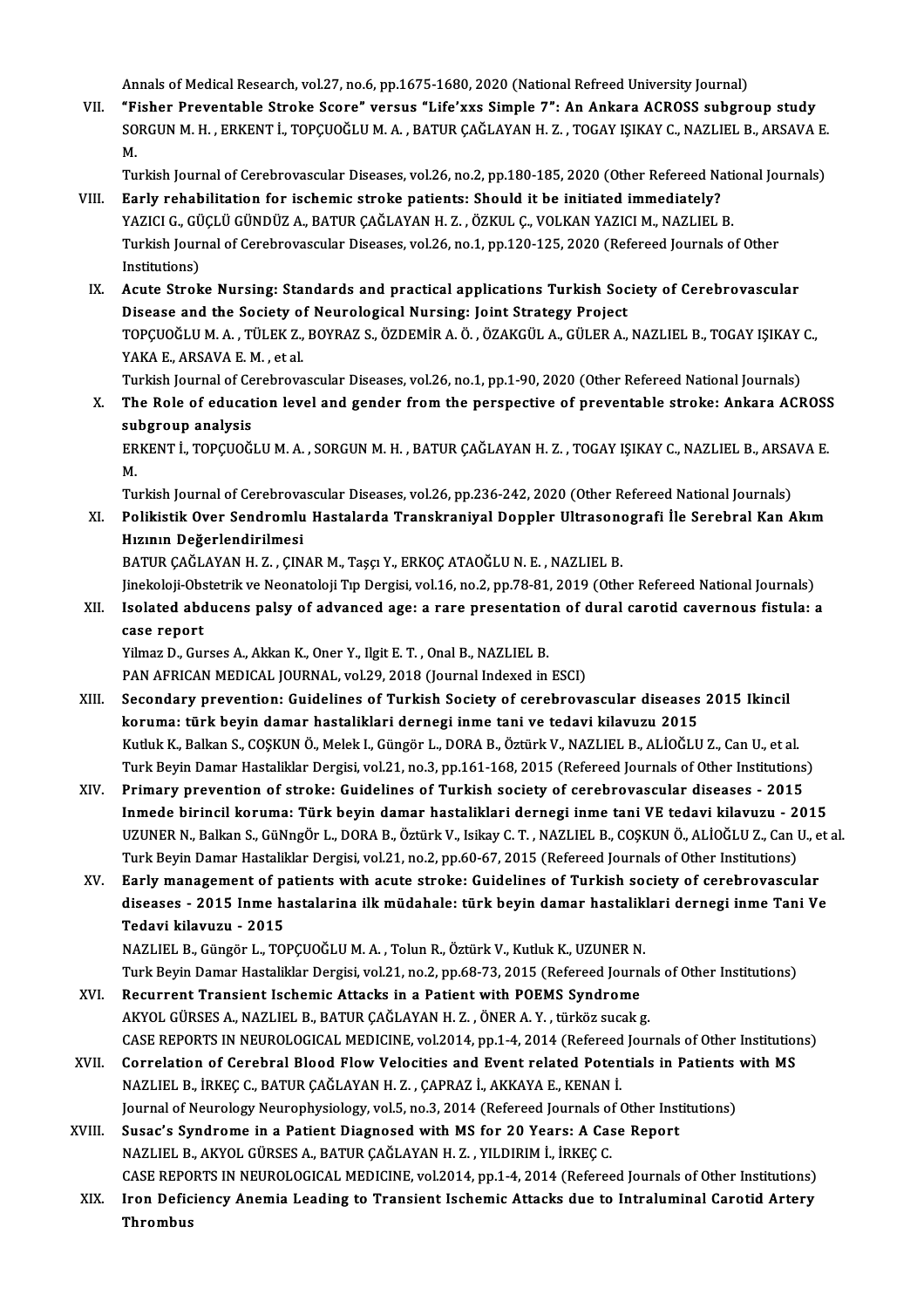BATUR ÇAĞLAYAN H.Z., NAZLIEL B., İRKEÇ C., Asiye D., FİLİZ A., MEHLİKA P.A. BATUR ÇAĞLAYAN H. Z. , NAZLIEL B., İRKEÇ C., Asiye D., FİLİZ A., MEHLİKA P. A.<br>CASE REPORTS IN NEUROLOGICAL MEDICINE, vol.2013, pp.1-3, 2013 (Refereed Journals of Other Institutions)<br>Türkiye de Nörelejik Yeğun Bekım XX. Türkiye de Nörolojik Yoğun Bakım CASE REPORTS IN NEUROLOGICAL MEDICINE, vol.2013, pp.1-3, 20<br>Türkiye de Nörolojik Yoğun Bakım<br>TOPÇUOĞLU M. A. , KOCAMAN A., ÖZTÜRK Ş., NAZLIEL B., ŞİRİN H.<br>Türk Nöroloji Dergisi vol.17, pp.7, 16, 2011. (Other Refereed Natio Türkiye de Nörolojik Yoğun Bakım<br>TOPÇUOĞLU M. A. , KOCAMAN A., ÖZTÜRK Ş., NAZLIEL B., ŞİRİN H.<br>Türk Nöroloji Dergisi, vol.17, pp.7-16, 2011 (Other Refereed National Journals)<br>İnme bastasina yaklasımda organgasyonı Hastane XXI. İnme hastasina yaklaşimda organzasyon: Hastane öncesi dönem ve acil servis<br>NAZLIEL B. Türk Nörol<mark>l</mark><br>**İnme hasta**<br>NAZLIEL B.<br>Turk Povin İnme hastasina yaklaşimda organzasyon: Hastane öncesi dönem ve acil servis<br>NAZLIEL B.<br>Turk Beyin Damar Hastaliklar Dergisi, pp.20-22, 2010 (Refereed Journals of Other Institutions)<br>Event related petentials in hynothyreidis NAZLIEL B.<br>Turk Beyin Damar Hastaliklar Dergisi, pp.20-22, 2<br>XXII. Event related potentials in hypothyroidism Turk Beyin Damar Hastaliklar Dergisi, pp.20-22, 2010 (R)<br>Event related potentials in hypothyroidism<br>NAZLIEL B., YILMAZ M., Kocer B., Yetkin E., Yesilbudak Z.<br>Electromycznachy and Clinical Naurophysiology, yol.49 Event related potentials in hypothyroidism<br>NAZLIEL B., YILMAZ M., Kocer B., Yetkin E., Yesilbudak Z.<br>Electromyography and Clinical Neurophysiology, vol.48, no.5, pp.203-208, 2008 (Refereed Journals of Other<br>Institutions) NAZLIEL B., **I**<br>Electromyogi<br>Institutions)<br>Sumpathati Electromyography and Clinical Neurophysiology, vol.48, r<br>Institutions)<br>XXIII. Sympathetic skin response in diabetic neuropathy<br>NAZI IEL P. Vetkin L. Inkes C. Keser P. Institutions)<br>Sympathetic skin response in diab<br>NAZLIEL B., Yetkin I., Irkeç C., Koçer B.<br>Electromycarenhy and Clinical Nauron Sympathetic skin response in diabetic neuropathy<br>NAZLIEL B., Yetkin I., Irkeç C., Koçer B.<br>Electromyography and Clinical Neurophysiology, vol.42, no.3, pp.181-185, 2002 (Refereed Journals of Other<br>Institutions) NAZLIEL B., '<br>Electromyog<br>Institutions)<br>CÜTE Nõrel Electromyography and Clinical Neurophysiology, vol.42, no.3, pp.181-185, 2002 (Refereed Journal<br>Institutions)<br>XXIV. GÜTF Nöroloji ABD ında 1989 1998 yılları arasında izlenen serebral kanama olguları<br>NAZUELE KOCERE B. İRKEC Institutions)<br>GÜTF Nöroloji ABD ında 1989 1998 yılları<br>NAZLIEL B., KOÇER E. B. , İRKEÇ C., ALİ İHSAN B.<br>Ese Tıp Dersisi vel 40 no 2 np 105 100 2001 (( GÜTF Nöroloji ABD ında 1989 1998 yılları arasında izlenen serebral kan:<br>NAZLIEL B., KOÇER E. B. , İRKEÇ C., ALİ İHSAN B.<br>Ege Tıp Dergisi, vol.40, no.2, pp.105-109, 2001 (Other Refereed National Journals)<br>The servelation be NAZLIEL B., KOÇER E. B. , İRKEÇ C., ALİ İHSAN B.<br>Ege Tıp Dergisi, vol.40, no.2, pp.105-109, 2001 (Other Refereed National Journals)<br>XXV. The correlation between cerebrospinal fluid findings and evoked potentials during Ege Tip<br>The co<br>attack<br>Irkes C The correlation between c<br>attack<br>Irkeç C., NAZLIEL B., Koçer B.<br>Electromyography and Clinics attack<br>Irkeç C., NAZLIEL B., Koçer B.<br>Electromyography and Clinical Neurophysiology, vol.41, no.2, pp.117-122, 2001 (Refereed Journals of Other<br>Institutions) Irkeç C., NAZ<br>Electromyog<br>Institutions)<br>Iitter analy Electromyography and Clinical Neurophysiology, vol.41, no.2,<br>Institutions)<br>XXVI. Jitter analysis utilizing a high speed FM tape recorder<br>Naglial B. Kurueğlu B. Institutions)<br>Jitter analysis utilizi<br>Nazliel B., Kuruoğlu R.<br>Electromyegranby and Electromyography and Clinical Neurophysiology, vol.40, no.6, pp.339-343, 2000 (Refereed Journals of Other Institutions) Nazliel B., Kuruoğlu R.

### Books&Book Chapters

- ooks & Book Chapters<br>I. Serebellar Patolojilerde Non-Motor Belirtiler<br>NAZUELP se & Book<br>Serebellar<br>NAZLIEL B.<br>in: Nëropsil Serebellar Patolojilerde Non-Motor Belirtiler<br>NAZLIEL B.<br>in: Nöropsikiyatrik Açıdan Serebellum, Coşar Behçet, Editor, Türkiye Klinikleri, Ankara, pp.13-17, 2021<br>Hinertansiyan Klinik Pratolsolü NAZLIEL B.<br>in: Nöropsikiyatrik Açıdan Serebellu<br>II. Hipertansiyon Klinik Protokolü<br>PitiCEN A. NAZLIEL B. TOCAY ISIK
- in: Nöropsikiyatrik Açıdan Serebellum, Coşar Behçet, Editor, Türkiye Klinikleri, Ankara, pp.13-17, 2021<br>Hipertansiyon Klinik Protokolü<br>BİTİGEN A., NAZLIEL B., TOGAY IŞIKAY C., YAPAR EYİ E. G. , TENGİZ İ., ATEŞ K., ARICI M. II. Hipertansiyon Klinik Protokolü<br>BİTİGEN A., NAZLIEL B., TOGAY IŞIKAY C., YAPAR EYİ E. G. , TENGİZ İ., ATEŞ K., ARICI M., DEMİR Ö., ÖZLÜ S. G. ,<br>FIRAT S., et al. BİTİGEN A., NAZLIEL B., TOGAY IŞIK<br>FIRAT S., et al.<br>T.C. Sağlık Bakanlığı Yayınları, 2020<br>Saraballar Batalajilarda Nan me
- III. Serebellar Patolojilerde Non-motor belirtiler<br>Nazlıel B. T.C. Sağlık<br><mark>Serebell</mark>i<br>Nazlıel B.<br>in: Nöron Serebellar Patolojilerde Non-motor belirtiler<br>Nazlıel B.<br>in: Nöropsikiatrik açıdan serebellum, Behçet Çoşar, Editor, Türkiye Klinikleri Yayınevi, Ankara, pp.13-17, 2020 in: Nöropsi<mark>l</mark><br>Brain Abso<br>NAZLIEL B.<br>in: Neuroint
- IV. Brain Abscess
	-

Brain Abscess<br>NAZLIEL B.<br>in: Neurointensive Care A Clinical Guide to Patient Safety, Wartenberg Katja E, Shukri Khalid, Abdelhak Tamer ,<br>Editer Springer International Publishing CHAM np 201,209, 2015 NAZLIEL B.<br>in: Neurointensive Care A Clinical Guide to Patient Safety, Wartenbe<br>Editor, Springer International Publishing, CHAM, pp.201-208, 2015

# Editor, Springer International Publishing, CHAM, pp.201-208, 2015<br>Refereed Congress / Symposium Publications in Proceedings

I. Ülseratif Kolit Ve Serebral Ven Trombozu Birlikteliği: İki Olgu Sunumu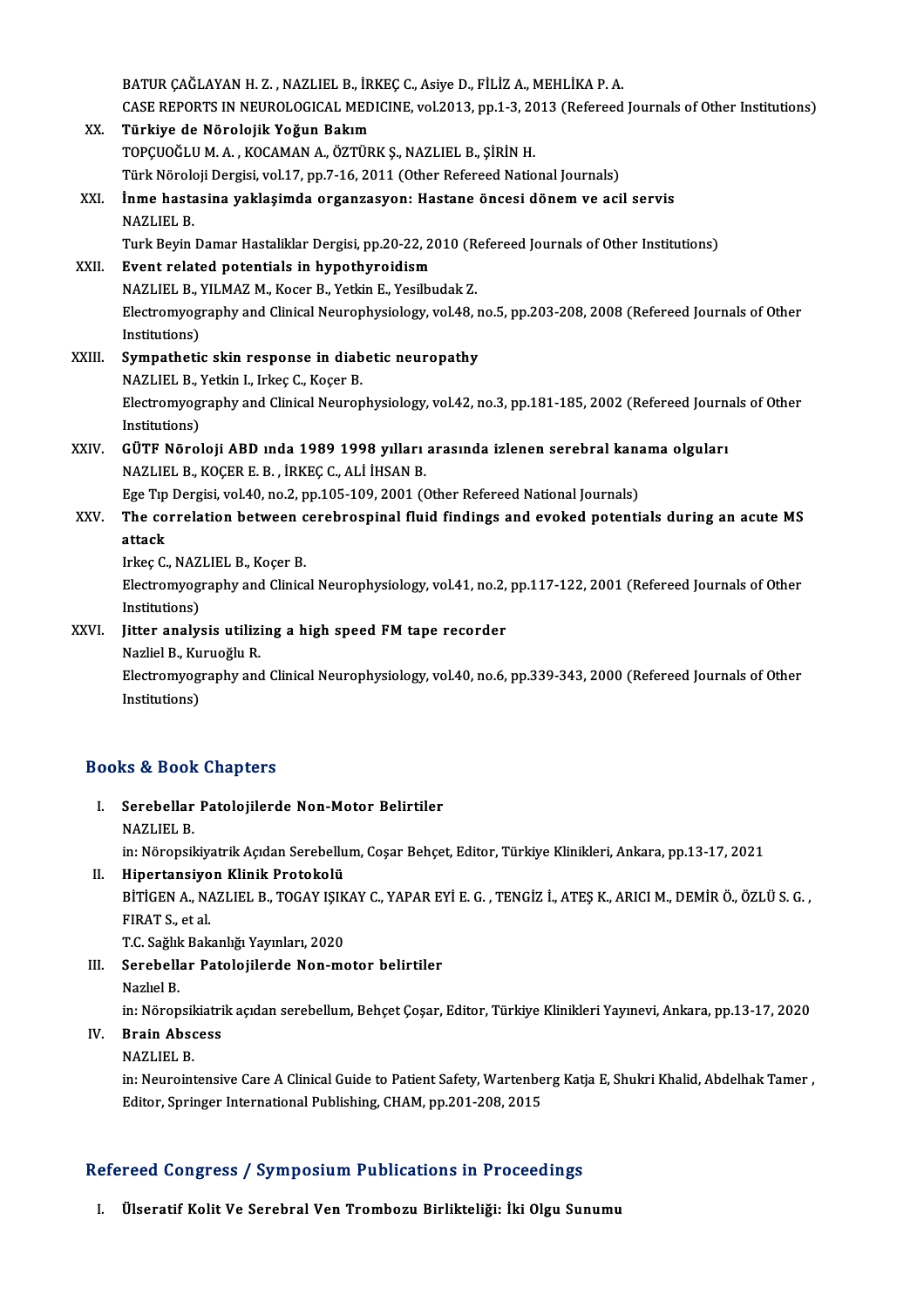ÖZKAN M.Ş., BATUR ÇAĞLAYAN H.Z., YILDIRIM İ., CİNDİL E., NAZLIEL B. ÖZKAN M. Ş. , BATUR ÇAĞLAYAN H. Z. , YILDIRIM İ., CİNDİL E., NAZLIEL B.<br>57. Ulusal Nöroloji Kongresi, Antalya, Turkey, 27 November - 01 December 2021<br>Neknatiran Sayradan EBV Ensefeliti Ve Kamplikasyanları, Bragnaru Ve l

- ÖZKAN M. Ş. , BATUR ÇAĞLAYAN H. Z. , YILDIRIM İ., CİNDİL E., NAZLIEL B.<br>57. Ulusal Nöroloji Kongresi, Antalya, Turkey, 27 November 01 December 2021<br>II. Nekrotizan Seyreden EBV Ensefaliti Ve Komplikasyonları, Prognozu Ve 57. Ulusal Nöroloji Kongresi, Antalya, Turkey, 27 November - 01 December 2021<br>Nekrotizan Seyreden EBV Ensefaliti Ve Komplikasyonlari, Prognozu Ve Pet-l<br>YANIK E., BATUR ÇAĞLAYAN H. Z. , AKDEMİR Ü. Ö. , ATAY L. Ö. , CİNDİL E Nekrotizan Seyreden EBV Ensefaliti Ve Komplikasyonlari, Prognozu Ve l<br>YANIK E., BATUR ÇAĞLAYAN H. Z. , AKDEMİR Ü. Ö. , ATAY L. Ö. , CİNDİL E., NAZLIE<br>57. Ulusal Nöroloji Kongresi, Antalya, Turkey, 27 November - 01 December YANIK E., BATUR ÇAĞLAYAN H. Z. , AKDEMİR Ü. Ö. , ATAY L. Ö. , CİNDİL E., NAZLIEL B.<br>57. Ulusal Nöroloji Kongresi, Antalya, Turkey, 27 November - 01 December 2021<br>III. Baziller Arter Stenozuna Bağlı İskemik İnme Olgusu
- 57. Ulusal Nöroloji Kongresi, Antalya, Turkey, 27 November 01 December 2021<br>Baziller Arter Stenozuna Bağlı İskemik İnme Olgusu<br>SERTTAŞ G., AKYOL GÜRSES A., CİNDİL E., KESEN ÖZBEK S., BATUR ÇAĞLAYAN H. Z. , NAZLIEL B.<br>57. Baziller Arter Stenozuna Bağlı İskemik İnme Olgusu<br>SERTTAŞ G., AKYOL GÜRSES A., CİNDİL E., KESEN ÖZBEK S., BATUR ÇAĞLAYAN H.<br>57. Ulusal Nöroloji Kongresi, Antalya, Turkey, 27 November - 01 December 2021<br>İskemik inmede glis SERTTAŞ G., AKYOL GÜRSES A., CİNDİL E., KESEN ÖZBEK S., BATUR ÇAĞLAYAN H. Z. , NAZLIEL B.<br>57. Ulusal Nöroloji Kongresi, Antalya, Turkey, 27 November - 01 December 2021<br>IV. İskemik inmede glisemik kontrolün klinik özellikle

## 57. Ulus<br>İskemil<br>Analizi<br>PATIB İskemik inmede glisemik kontrolün klinik özellikler ve prognoza etkisi: Ankara ACROSS Subgrup<br>Analizi<br>BATUR ÇAĞLAYAN H. Z. , ERKENT İ., TOPÇUOĞLU M. A. , SORGUN M. H. , TOGAY IŞIKAY C., NAZLIEL B., ARSAVA E.<br>M

An<br>BA<br>M BATUR ÇAĞLAYAN H. Z. , ERKENT İ., TOPÇUOĞLU M. A. , SOR<br>M.<br>4. Türkiye İnme Akademisi, Turkey, 18 - 20 December 2020<br>Türkiye'de Akut İnme yönetimi, IV TRA VE TROM

M.<br>4. Türkiye İnme Akademisi, Turkey, 18 - 20 December 2020<br>V. – TÜRKİYE'DE AKUT İNME YÖNETİMİ: IV TPA VE TROMBEKTOMİ NÖROTEK: TÜRKİYE NÖROLOJİ TEK<br>GÜNCALISMASI 4. Türkiye İnme A<br><mark>TÜRKİYE'DE AK</mark><br>GÜNÇALIŞMASI<br>TOPCUOČI ILM A TÜRKİYE'DE AKUT İNME YÖNETİMİ: IV TPA VE TROMBEKTOMİ NÖROTEK: TÜRKİYE NÖROLOJİ TEK<br>GÜNÇALIŞMASI<br>TOPÇUOĞLU M. A. , ÖZDEMİR A. Ö. , ARSAVA E. M. , güneş a., AYKAÇ Ö., SARIÖNDER GENCER E., çabalar m., YAYLA<br>V. A., erdeğen b.

GÜNÇALIŞMASI<br>TOPÇUOĞLU M. A. , ÖZDEMİR A. Ö. , AI<br>V. A. , erdoğan h. a. , erdoğan m., et al.<br>56 ULUSAL NÖROLOU KONGRESİ Tur TOPÇUOĞLU M. A. , ÖZDEMİR A. Ö. , ARSAVA E. M. , güneş a., AYKAÇ Ö., SARIÖN<br>V. A. , erdoğan h. a. , erdoğan m., et al.<br>56.ULUSAL NÖROLOJİ KONGRESİ, Turkey, 28 November - 02 December 2020<br>WERİNO (Wall, EVED BİLATERAL İNTERN V. A. , erdoğan h. a. , erdoğan m., et al.<br>56.ULUSAL NÖROLOJİ KONGRESİ, Turkey, 28 November - 02 December 2020<br>VI. WEBİNO (Wall- EYED BİLATERAL İNTERNÜLEER OFTALMOPLEJİ) olgu sunumu

- 56.ULUSAL NÖROLOJİ KONGRESİ, Turkey, 28 November 02 December 2020<br>WEBİNO (Wall- EYED BİLATERAL İNTERNÜLEER OFTALMOPLEJİ) olgu sunum<br>BALTACI H., BATUR ÇAĞLAYAN H. Z. , BORAN H. E. , ERKOÇ ATAOĞLU N. E. , NAZLIEL B.<br>EE Ulu WEBİNO (Wall- EYED BİLATERAL İNTERNÜLEER OFTALMOPLE<br>BALTACI H., BATUR ÇAĞLAYAN H. Z. , BORAN H. E. , ERKOÇ ATAOĞLU I<br>55. Ulusal Nöroloji KOngresi, Antalya, Turkey, 15 - 21 November 2019<br>Primer AL amileiderise bağlı gelişen BALTACI H., BATUR ÇAĞLAYAN H. Z., BORAN H. E., ERKOÇ ATAOĞLU N. E., NAZ<br>55. Ulusal Nöroloji KOngresi, Antalya, Turkey, 15 - 21 November 2019<br>VII. Primer AL amiloidozise bağlı gelişen genç iskemik inme: Olgu Sunumu
- 55. Ulusal Nöroloji K0ngresi, Antalya, Turkey, 15 21 November 2019<br><mark>Primer AL amiloidozise bağlı gelişen genç iskemik inme: Olgu Sunumu</mark><br>ACAR A. B. , BATUR ÇAĞLAYAN H. Z. , AKKAN M. K. , KIYAK KEÇELİ Y., CEREN AKGÖR M. H Primer AL amiloidozise bağlı gelişen genç iskemik inme: Olgu<br>ACAR A. B., BATUR ÇAĞLAYAN H. Z., AKKAN M. K., KIYAK KEÇELİ Y.,<br>55.Ulusal Nöroloji Kongresi, Antalya, Turkey, 15 - 21 November 2019<br>COLDENHAR SENDROMIL İLE İLİSK ACAR A. B., BATUR ÇAĞLAYAN H. Z., AKKAN M. K., KIYAK KEÇELİ Y., CEREN A<br>55.Ulusal Nöroloji Kongresi, Antalya, Turkey, 15 - 21 November 2019<br>VIII. GOLDENHAR SENDROMU İLE İLİŞKİLİ İSKEMİK İNME: OLGU SUNUMU<br>PATUR CAĞLAYAN H.
- 55.Ulusal Nöroloji Kongresi, Antalya, Turkey, 15 21 November 2019<br>GOLDENHAR SENDROMU İLE İLİŞKİLİ İSKEMİK İNME: OLGU SUNUMU<br>BATUR ÇAĞLAYAN H. Z. , ACAR A. B. , AKKAN M. K. , ARSLAN İ., TÜRKSOY E., UÇAR M., NAZLIEL B.<br>55 GOLDENHAR SENDROMU İLE İLİŞKİLİ İSKEMİK İNME:<br>BATUR ÇAĞLAYAN H. Z. , ACAR A. B. , AKKAN M. K. , ARSLAN İ<br>55.Ulsual Nöroloji Kongresi, Turkey, 15 - 21 November 2019<br>SERERELLAR ENEARKTLOLAN HASTALARDA ETYOLOL 55.Ulsual Nöroloji Kongresi, Turkey, 15 - 21 November 2019<br>IX. SEREBELLAR ENFARKTI OLAN HASTALARDA ETYOLOJİ, BAŞVURU ESNASINDAKİ NÖROLOJİK
- 55.Ulsual Nöroloji Kongresi, Turkey, 15 21 November 2019<br>SEREBELLAR ENFARKTI OLAN HASTALARDA ETYOLOJİ, BAŞVURU ESNASINDAKİ NÖ<br>MUAYENE VE İSKEMİK LEZYON PATERNLERİNİN PROGNOZ VE SAĞ KALIMA ETKİSİ<br>ALTIBARMAK T. NAZLIEL B. SEREBELLAR ENFARKTI OLAN HASTALARDA ETYOLOJİ, BA<br>MUAYENE VE İSKEMİK LEZYON PATERNLERİNİN PROGNOZ<br>ALTIPARMAK T., NAZLIEL B., BATUR ÇAĞLAYAN H. Z. , TOKGÖZ N.<br>EE Illusal Nöroloji Kongresi Turkey, 15 – 21 November 2019 MUAYENE VE İSKEMİK LEZYON PATERNLERİNİN PROG<br>ALTIPARMAK T., NAZLIEL B., BATUR ÇAĞLAYAN H. Z. , TOKGİ<br>55.Ulusal Nöroloji Kongresi, Turkey, 15 - 21 November 2019<br>"Effect of malnutuition seoning systems on intensive se ALTIPARMAK T., NAZLIEL B., BATUR ÇAĞLAYAN H. Z. , TOKGÖZ N.<br>55.Ulusal Nöroloji Kongresi, Turkey, 15 - 21 November 2019<br>X. "Effect of malnutrition scoring systems on intensive care unit outcomes",<br>inci v. v. U.N. B. S. MACI
- 55.Ulusal Nöroloji Kongresi, Turkey, 15 21 November 2019<br>"Effect of malnutrition scoring systems on intensive care unit outcomes",<br>İNCİ K., KALIN B. S. , MACİT AYDIN E., KARAASLAN H. N. , KARABIYIK L., NAZLIEL B., AYGENC "Effect of malnutrition scondiction<br>INCI K., KALIN B. S. , MACIT A<br>M., YÜKSEL O., TÜRKOĞLU M.<br>ESICM LIVES 2010, 22nd Ann INCI K., KALIN B. S. , MACIT AYDIN E., KARAASLAN H. N. , KARABIYIK L., NAZLIEL B., AYGENCEL BIKMAZ Ş. G. , İBİŞ<br>M., YÜKSEL O., TÜRKOĞLU M.<br>ESICM LIVES 2019, 32nd Annual Congress, Berlin, GERMANY.., 28 September - 02 Octobe M., YÜKSEL O., TÜRKOĞLU M.<br>ESICM LIVES 2019, 32nd Annual Congress, Berlin, GERMANY,., 28 September - 02 October 2019, vol.7, pp<br>XI. Comparision of NUTRIC Score and NRS-2002 to evaluate the nutritional status of patients in

ESICM LIVES 2019, 32r<br>Comparision of NUT<br>intensive care units.<br>TOBUK E. TÜRKOĞU UN Comparision of NUTRIC Score and NRS-2002 to evaluate the nutritional status of patients in<br>intensive care units.<br>TORUK E., TÜRKOĞLU M., KARABIYIK L., GÜRSEL G., NAZLIEL B., AYGENCEL BIKMAZ Ş. G. , AYDOĞDU M., BATUR<br>CAĞLAYA

intensive care units.<br>TORUK E., TÜRKOĞLU M., KAR.<br>ÇAĞLAYAN H. Z. , AKBULUT G.<br>11. KERAN KONCRESİ. Turkov TORUK E., TÜRKOĞLU M., KARABIYIK L., GÜRSEL G.,<br>ÇAĞLAYAN H. Z. , AKBULUT G.<br>11. KEPAN KONGRESİ, Turkey, 27 - 31 March 2019<br>Assassmant of Clanidagral Baspansa in Batiar

- CAĞLAYAN H. Z. , AKBULUT G.<br>11. KEPAN KONGRESİ, Turkey, 27 31 March 2019<br>XII. Assessment of Clopidogrel Response in Patients with Prior Atherothrombotic Events<br>KAYA 7. NAZLIELE. TACOV C. ÖZEN B. 11. KEPAN KONGRESİ, Turkey, 27 - 31 M<br>Assessment of Clopidogrel Respons<br>KAYA Z., NAZLIEL B., TAÇOY G., ÖZEN P. Assessment of Clopidogrel Response in Patients with Prior Atherothr<br>KAYA Z., NAZLIEL B., TAÇOY G., ÖZEN P.<br>64 th annual meeting of ISTH, Dublin, Ireland, 18 - 21 July 2018, vol.2, pp.5-15<br>diagnosis of brain doath 64 th annual meeting of ISTH, Dublin, Ireland, 18 - 21 July 2018, vol.2, pp.5-15
- KAYA Z., NAZLIEL B., TAÇOY G., ÖZEN P.<br>64 th annual meeting of ISTH, Dublin, Ire<br>XIII. diagnosis of brain death<br>NAZLIEL B. ECCC 14 th Emirates Critical Care Conference, 5 - 07 April 2018
- XIV. Beyin omurilik sıvısı kaçağına bağlı rekürrenmenenjit: Olgu sunumu ECCC 14 th Emirates Critical Care Conference, 5 - 07 April 2018<br>Beyin omurilik sıvısı kaçağına bağlı rekürren menenjit: Olgu s<br>AKIN S., BALTACI H., BATUR ÇAĞLAYAN H. Z. , NAZLIEL B., ÖNER A. Y.<br>52 Ulusal Nöroleji Kongresi Beyin omurilik sıvısı kaçağına bağlı rekürren menenjit<br>AKIN S., BALTACI H., BATUR ÇAĞLAYAN H. Z. , NAZLIEL B., ÖN<br>53.Ulusal Nöroloji Kongresi, Turkey, 24 - 30 November 2017<br>İmmunaynnasıyonu olan bir olayda multinl santik k
- XV. İmmunsupresyonu olan bir olgudamultipl septik kraniyal abse gelişimi SAVRUN Y., ALTIPARMAK T., BATUR ÇAĞLAYAN H. Z., NAZLIEL B., İRKEÇ C.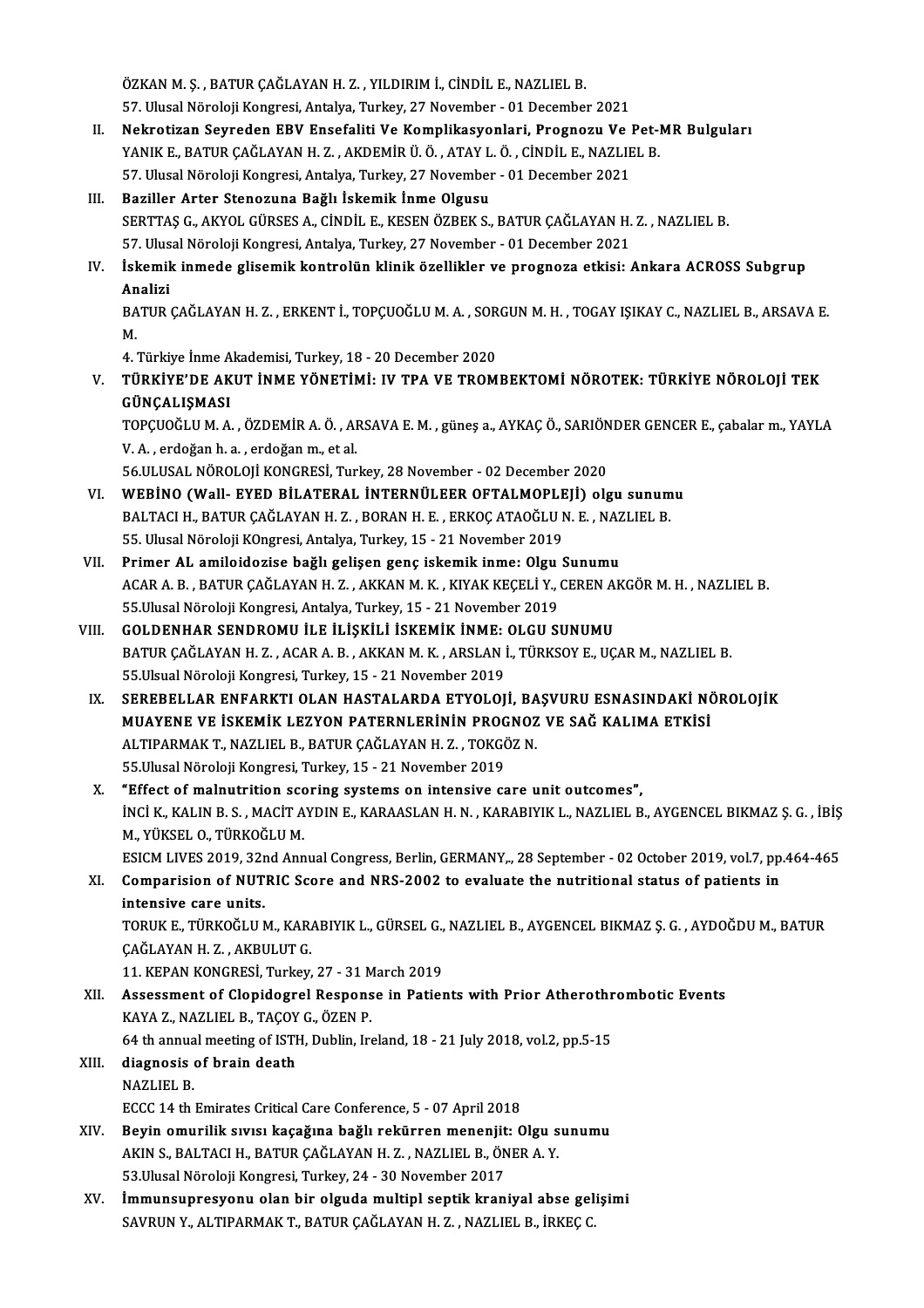53.Ulusal Nöroloji Kongresi, Turkey, 24 - 30 November 2017<br>Pelationskin botween segnitive function and reutine b

- 53.Ulusal Nöroloji Kongresi, Turkey, 24 30 November 2017<br>XVI. Relationship between cognitive function and routine biochemical parameters in patients with 53.Ulusal Nöroloji Ko<br>Relationship betwe<br>Multiple Sclerosis.<br>ÖZKUL G GÜGLÜ CÜ Relationship between cognitive function and routine biochemical pa<br>Multiple Sclerosis.<br>ÖZKUL Ç., GÜÇLÜ GÜNDÜZ A., İRKEÇ C., NAZLIEL B., BATUR ÇAĞLAYAN H. Z.<br>ACPM 94th ANUAL 22 - 28 Ostabar 2917 yal 98 nn 199 Multiple Sclerosis.<br>ÖZKUL Ç., GÜÇLÜ GÜNDÜZ A., İRKEÇ C., NAZLIEL B., BATUR ÇAĞLAYAN H. Z.<br>ACRM 94th ANUAL, 23 - 28 October 2017, vol.98, pp.100
- XVII. Early rehabilitation for ischemic stroke patients: Should it be initiated immediately? Yazici G., Guclu-Gunduz A., Ozkul C., Batur-Caglayan H. Z., Nazliel B. Early rehabilitation for ischemic stroke patients: Should it be initiated immediately?<br>Yazici G., Guclu-Gunduz A., Ozkul C., Batur-Caglayan H. Z. , Nazliel B.<br>23rd World Congress of Neurology (WCN), Kyoto, Japan, 16 - 21 S Yazici G., Guclu-Gunduz A., Ozkul C., Batur-Caglayan H. Z. , Nazliel B.<br>23rd World Congress of Neurology (WCN), Kyoto, Japan, 16 - 21 September 2017, vol.381, pp.840<br>XVIII. The effects of bobath (BNDT) concept on motor per
- 23rd World Congress of Neuro<br>The effects of bobath (BND<br>early stroke rehabilitation<br>Yarigi C. Cuclu Cundur A. Orlo The effects of bobath (BNDT) concept on motor performance,<br>early stroke rehabilitation<br>Yazici G., Guclu-Gunduz A., Ozkul C., BATUR ÇAĞLAYAN H. Z. , Nazliel B.<br>22rd World Congress of Neurology (WCN), Kyoto Japan, 16 , 21 Se
- early stroke rehabilitation<br>Yazici G., Guclu-Gunduz A., Ozkul C., BATUR ÇAĞLAYAN H. Z. , Nazliel B.<br>23rd World Congress of Neurology (WCN), Kyoto, Japan, 16 21 September 2017, vol.381, pp.839-840<br>HORNER SYNDROME ASSOCIAT Yazici G., Guclu-Gunduz A., Ozkul C., BATUR ÇAĞLAYAN H. Z. , Nazliel B.<br>23rd World Congress of Neurology (WCN), Kyoto, Japan, 16 - 21 September 2017, vol.38<br>XIX. HORNER SYNDROME ASSOCIATED WITH EAGLE'S SYNDROME: A CASE REP
- 23rd World Congress of Neurology (WCN), Kyoto, Japan, 1<br>HORNER SYNDROME ASSOCIATED WITH EAGLE'S SY<br>BATUR ÇAĞLAYAN H. Z. , KILIÇ H. K. , UÇAR M., NAZLIEL B.<br>12th EUNOS Budapest Hungary, 10 , 12 Santamber 2017 ; HORNER SYNDROME ASSOCIATED WITH EAGLE'S SYNDROME: A CASE REPORT<br>BATUR ÇAĞLAYAN H. Z., KILIÇ H. K., UÇAR M., NAZLIEL B.<br>13th EUNOS, Budapest, Hungary, 10 - 13 September 2017, vol.41, pp.1-88<br>Sporadik bir kriptokok menenjiti BATUR ÇAĞLAYAN H. Z., KILIÇ H. K., UÇAR M.<br>13th EUNOS, Budapest, Hungary, 10 - 13 Septe<br>XX. Sporadik bir kriptokok menenjiti olgusu<br>ALAYDIN H. G. BATUR GAĞLAYAN H. Z. NAZ.
- 13th EUNOS, Budapest, Hungary, 10 13 September 2017, vol.41, pp.1-88<br>Sporadik bir kriptokok menenjiti olgusu<br>ALAYDIN H. C. , BATUR ÇAĞLAYAN H. Z. , NAZLIEL B., DİZBAY M., UÇAR M.<br>52 Ulusal Nörolaji Karsresi Turkey, 25 Na Sporadik bir kriptokok menenjiti olgusu<br>ALAYDIN H. C. , BATUR ÇAĞLAYAN H. Z. , NAZLIEL B., DİZBAY M., UÇAR I<br>52.Ulusal Nöroloji Kongresi, Turkey, 25 November - 01 December 2016<br>Cabalarda Antanantum Ve Erkan Bastnantum Döna ALAYDIN H. C. , BATUR ÇAĞLAYAN H. Z. , NAZLIEL B., DİZBAY M., UÇAR M.<br>52.Ulusal Nöroloji Kongresi, Turkey, 25 November - 01 December 2016<br>XXI. Gebelerde Antepartum Ve Erken Postpartum Dönemde Transkranial Doppler USG İ
- 52.Ulusal Nöroloji Kongresi, Turkey, 25 No<br>Gebelerde Antepartum Ve Erken Post<br>Beyin Kan Akımının Değerlendirlmesi<br>BATUP CAČLAYAN H.Z., NAZLEL B. ERK Gebelerde Antepartum Ve Erken Postpartum Dönemde Transkranial Doppler<br>Beyin Kan Akımının Değerlendirlmesi<br>BATUR ÇAĞLAYAN H. Z. , NAZLIEL B., ERKOÇ ATAOĞLU N. E. , ÇINAR M., Taşçı Y., İrkeç C.<br>52 Hlusal Nörolaji Kangresi, A Beyin Kan Akımının Değerlendirlmesi<br>BATUR ÇAĞLAYAN H. Z. , NAZLIEL B., ERKOÇ ATAOĞLU N. E. , ÇINAR M., Taşçı Y., İrkeç C.<br>52. Ulusal Nöroloji Kongresi, Antalya, Turkey, 25 November - 01 December 2016
- XXII. Septik emboli ile karışan nörotüberküloz olgusu 52. Ulusal Nöroloji Kongresi, Antalya, Turkey, 25 November - 01 December 2016<br>S<mark>eptik emboli ile karışan nörotüberküloz olgusu</mark><br>NAZLIEL B., BATUR ÇAĞLAYAN H. Z. , ÇETİNKAYA R., ALTIPARMAK T., ERDEM A., HIZEL K., TOKGÖZ N.<br> Septik emboli ile karışan nörotüberküloz olgusu<br>NAZLIEL B., BATUR ÇAĞLAYAN H. Z. , ÇETİNKAYA R., ALTIPARMAK T., EI<br>52.Ulusal Nöroloji Kongresi, Turkey, 25 November - 01 December 2016<br>Eunstianal evaluation of strake nationt 52. Ulusal Nöroloji Kongresi, Turkey, 25 November - 01 December 2016
- XXIII. Functional evaluation of stroke patients undergoing early physiotherapy in the Neurointensive care<br>unit

GÜÇLÜGÜNDÜZA.,YAZICIG.,ÖZKUL Ç., İRKEÇC.,ÖZKANT.,AYDINY.,NAZLIELB.,BATURÇAĞLAYANH.Z. unit<br>GÜÇLÜ GÜNDÜZ A., YAZICI G., ÖZKUL Ç., İRKEÇ C., ÖZKAN T., AYDIN Y., NAZLIEL B., BATUR ÇAĞLAYAN H. Z.<br>2nd Congress of the European Academy of Neurology, Copenhagen, Denmark, 28 - 31 May 2016, vol.23, pp.476<br>Eunstianal GÜÇLÜ GÜNDÜZ A., YAZICI G., ÖZKUL Ç., İRKEÇ C., ÖZKAN T., AYDIN Y., NAZLIEL B., BATUR ÇAĞLAYAN H. Z.<br>2nd Congress of the European Academy of Neurology, Copenhagen, Denmark, 28 - 31 May 2016, vol.23, pp.476<br>XXIV. Functi

2nd (<br>Func<br>Unit<br>Cücu Functional evoluation of stroke patients undergoing an early physiotherapy in NeuroIntensive<br>Unit<br>GÜÇLÜ GÜNDÜZ A., YAZICI G., ÖZKUL Ç., İRKEÇ C., ÖZKAN T., AYDIN Y., NAZLIEL B., BATUR ÇAĞLAYAN H. Z.<br>Sesand sangress of the

Unit<br>GÜÇLÜ GÜNDÜZ A., YAZICI G., ÖZKUL Ç., İRKEÇ C., ÖZKAN T., AYDIN Y., NAZL<br>Second congress of the european academy of neurology., 28 - 31 May 2016<br>Sninal sord-omargangias Second congress of the european academy of neurology, 28 - 31 May 2016

XXV. Spinal cord emergencies Spinal cord emergencies<br>NAZLIEL B.<br>12th Emirates Critical Care Conference, 7 - 09 April 2016<br>The challenges of sensis prevention management T

NAZLIEL B.<br>12th Emirates Critical Care Conference, 7 - 09 April 2016<br>XXVI. The challenges of sepsis prevention management The situation in Turkey<br>NAZLIEL B 12th Emirat<br>The challe:<br>NAZLIEL B.<br>12th Emirat The challenges of sepsis prevention management T<br>NAZLIEL B.<br>12th Emirates Critical Care Conference, 7 - 09 April 2016<br>Talamik onfarkta bağlı oküler tilt reaksiyeny NAZLIEL B.<br>12th Emirates Critical Care Conference, 7 - 09 April 2016<br>XXVII. Talamik enfarkta bağlı oküler tilt reaksiyonu

12th Emirates Critical Care Conference, 7 - 09 April 2016<br>Talamik enfarkta bağlı oküler tilt reaksiyonu<br>BATUR ÇAĞLAYAN H. Z. , NALÇACIOĞLU P., KARAMAN Y., ÖNER A. Y. , NAZLIEL B., ACAR CAN E.<br>51 Hlusal Nörolaji Kongresi Tu Talamik enfarkta bağlı oküler tilt reaksiyonu<br>BATUR ÇAĞLAYAN H. Z. , NALÇACIOĞLU P., KARAMAN Y., ÖNI<br>51.Ulusal Nöroloji Kongresi, Turkey, 27 - 03 December 2015<br>Multinl Sklaneg de Erken Eurode Kaku Fenksiyonleri S BATUR ÇAĞLAYAN H. Z. , NALÇACIOĞLU P., KARAMAN Y., ÖNER A. Y. , NAZLIEL B., ACAR CAN<br>51.Ulusal Nöroloji Kongresi, Turkey, 27 - 03 December 2015<br>XXVIII. Multipl Skleroz da Erken Evrede Koku Fonksiyonlari Sniffin Sticks Test

- 51.Ulusal Nöroloji Kongresi, Turkey, 27 03 December 2015<br>Multipl Skleroz da Erken Evrede Koku Fonksiyonlari Sniffin Sticks T<br>BATUR ÇAĞLAYAN H. Z. , İRKEÇ C., NAZLIEL B., AKYOL GÜRSES A., ÇAPRAZ İ.<br>51 Hlusal Nöroloji Kong Multipl Skleroz da Erken Evrede Koku Fonksiyonlari Sniffin Stic<br>BATUR ÇAĞLAYAN H. Z. , İRKEÇ C., NAZLIEL B., AKYOL GÜRSES A., ÇAPR.<br>51.Ulusal Nöroloji Kongresi, Turkey, 27 November - 03 December 2015<br>Evalution of the Balat BATUR ÇAĞLAYAN H. Z. , İRKEÇ C., NAZLIEL B., AKYOL GÜRSES A., ÇAPRAZ İ.<br>51.Ulusal Nöroloji Kongresi, Turkey, 27 November - 03 December 2015<br>XXIX. Evalution of the Relationship Between Postural Imbalance and Ataxia Seve
- 51.Ulusal Nöroloji Kongresi, Turkey, 27 November 03 December 2015<br><mark>Evalution of the Relationship Between Postural Imbalance and Ataxia Severity with Disability L<br>ÖZKAN T., GÜÇLÜ GÜNDÜZ A., İRKEÇ C., AYDIN Y., ÖZKUL Ç., Y</mark> Evalution of the Relationship Between Postural Imbalance and Ataxia Severity with Disability Level<br>ÖZKAN T., GÜÇLÜ GÜNDÜZ A., İRKEÇ C., AYDIN Y., ÖZKUL Ç., YAZICI G., BATUR ÇAĞLAYAN H. Z. , NAZLIEL B.<br>31st Congress of the ÖZKAN T., GÜÇLÜ GÜNDÜZ A., İRKEÇ<br>31st Congress of the European Comm<br>10 October 2015, vol.21, pp.654-779<br>Sentis budatid senebral embeli ur 31st Congress of the European Committee for Treatment and Research in Multiple Slerosis (ECTRIMS 2015)., 7 -<br>10 October 2015, vol.21, pp.654-779<br>XXX. Septic hydatid cerebral emboli with a subaracnoid hemorrhage<br>CAPRAZ İ.,
- Septic hydatid cerebral emboli with a subaracnoid hemorrhage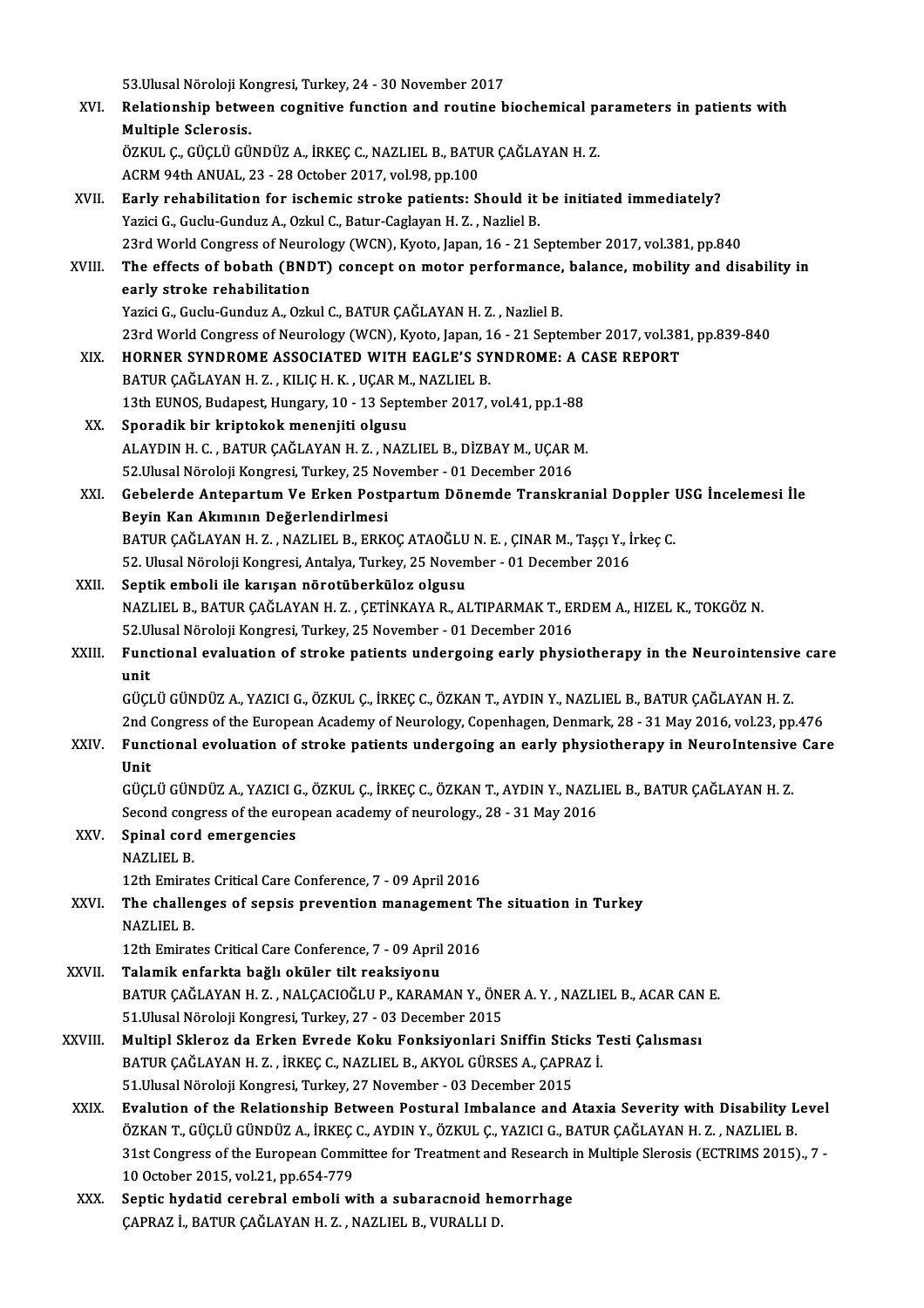XXI World Congress of Neurology, Viyana, Austria, 21 - 26 November 2013, vol.333, pp.227<br>Agyslovin indused perhne and pourotevisity A sees nopent

- XXI World Congress of Neurology, Viyana, Austria, 21 26 Novemb<br>XXXI. Acyclovir induced nephro and neurotoxicity A case report<br>NAZUELE B BATUR CAČLAVAN H Z CAPPAZ LIPKEC C ÖZMEN XXI World Congress of Neurology, Viyana, Austria, 21 - 26 November 2<br>Acyclovir induced nephro and neurotoxicity A case report<br>NAZLIEL B., BATUR ÇAĞLAYAN H. Z. , ÇAPRAZ İ., İRKEÇ C., ÖZMEN S. G.<br>XXI World Congress of Nourol Acyclovir induced nephro and neurotoxicity A case report<br>NAZLIEL B., BATUR ÇAĞLAYAN H. Z. , ÇAPRAZ İ., İRKEÇ C., ÖZMEN S. G.<br>XXI World Congress of Neurology, Montreal, Canada, 21 - 26 November 2013, vol.333, pp.283 NAZLIEL B., BATUR ÇAĞLAYAN H. Z. , ÇAPRAZ İ., İRKEÇ C., ÖZMEN S. G.<br>XXI World Congress of Neurology, Montreal, Canada, 21 - 26 November 2013, vol.333, pp.283<br>XXXII. Valproat induced hyperammonemic encephalopathy with t
- NAZLIEL B., ÇAPRAZ İ., BATUR ÇAĞLAYAN H. Z., MUTLUCAN H. M. Valproat induced hyperammonemic encephalopathy with triphasic waves A case i<br>NAZLIEL B., ÇAPRAZ İ., BATUR ÇAĞLAYAN H. Z. , MUTLUCAN H. M.<br>XXI World Congress of Neurology, Viyana, Austria, 21 - 26 November 2013, vol.333, pp
- XXXIII. Spontan intrakraniyal hipotansiyona bağlı abducens sinir felcinin tedavisinde epidural kan yaması XXI World Congress of Neurology, Viyana, Austria, 21 - 26 November 2013, vol.333, pp.286<br>Spontan intrakraniyal hipotansiyona bağlı abducens sinir felcinin tedavisinde ep<br>BATUR ÇAĞLAYAN H. Z. , ÇAPRAZ İ., AKYOL GÜRSES A., A BATUR CAĞLAYAN H. Z., CAPRAZ İ., AKYOL GÜRSES A., AKCALI D. T., NAZLIEL B., İRKEC C.
- XXXIV. Olgularla Horner Sendromunun Gözden Geçirilmesi 49. Ulusal Nöroloji Kongresi, Antalya, Turkey, 15 - 21 November 2013<br>Olgularla Horner Sendromunun Gözden Geçirilmesi<br>BATUR ÇAĞLAYAN H. Z. , YILDIRIM İ., UÇAR M., AKYOL GÜRSES A., ÖZMEN S. G. , NAZLIEL B., İRKEÇ C.<br>49. Ulus Olgularla Horner Sendromunun Gözden Geçirilmesi<br>BATUR ÇAĞLAYAN H. Z. , YILDIRIM İ., UÇAR M., AKYOL GÜRSES A., ÖZM<br>49. Ulusal Nöroloji Kongresi, Antalya, Turkey, 15 - 21 November 2013<br>Multinl Sklareg'de erken eurode kaku fe BATUR ÇAĞLAYAN H. Z. , YILDIRIM İ., UÇAR M., AKYOL GÜRSES A., ÖZMEN S. G. , NAZLIEL B., İRKEÇ C.<br>49. Ulusal Nöroloji Kongresi, Antalya, Turkey, 15 - 21 November 2013<br>XXXV. Multipl Skleroz'da erken evrede koku fonksiyonları
- 49. Ulusal Nöroloji Kongresi, Antalya, Turkey, 15 21 November 2013<br>Multipl Skleroz'da erken evrede koku fonksiyonları çalışması: Sniffin<br>BATUR ÇAĞLAYAN H. Z. , İRKEÇ C., NAZLIEL B., AKYOL GÜRSES A., YILDIRIM İ.<br>40 Ulusal BATUR ÇAĞLAYAN H. Z. , İRKEÇ C., NAZLIEL B., AKYOL GÜRSES A., YILDIRIM İ.<br>49. Ulusal Nöroloji Kongresi, Antalya, Turkey, 15 - 21 November 2013 BATUR ÇAĞLAYAN H. Z. , İRKEÇ C., NAZLIEL B., AKYOL GÜRSES A., YILDIRIM İ.<br>49. Ulusal Nöroloji Kongresi, Antalya, Turkey, 15 - 21 November 2013<br>XXXVI. Spontan İntrakranyal hipotansiyona bağlı abdüsens sinir felcinin tedavis
- 49. Ulusal Nöroloji Kongresi, Antalya, Turkey, 15 21 November 2013<br>Spontan İntrakranyal hipotansiyona bağlı abdüsens sinir felcinin tedavisinde epidural kan<br>BATUR ÇAĞLAYAN H. Z. , YILDIRIM İ., AKYOL GÜRSES A., AKÇALI D. BATUR ÇAĞLAYAN H. Z. , YILDIRIM İ., AKYOL GÜRSES A., AKÇALI D. T. , UÇAR M., NAZLIEL B., İRKEÇ C.<br>49. Ulusal Nöroloji Kongresi, Antalya, Turkey, 15 - 21 November 2013 BATUR ÇAĞLAYAN H. Z. , YILDIRIM İ., AKYOL GÜRSES A., AKÇALI D. T. , UÇAR M., NAZLIEL B., İRKEÇ C.<br>49. Ulusal Nöroloji Kongresi, Antalya, Turkey, 15 - 21 November 2013<br>XXXVII. Spontan İntrakraniyel Hipotansiyona Bağlı Abdüs
- 49. Ulusal Nöroloji Kongresi, Antalya, Turkey, 15 21 November 2013<br>Spontan İntrakraniyel Hipotansiyona Bağlı Abdüsens Sinir Felcinin Tedavisinde<br>BATUR ÇAĞLAYAN H. Z. , ÇAPRAZ İ., AKYOL GÜRSES A., AKÇALI D. T. , NAZLIEL B Spontan İntrakraniyel Hipotansiyona Bağlı Abdüsens S<br>BATUR ÇAĞLAYAN H. Z. , ÇAPRAZ İ., AKYOL GÜRSES A., AKÇAL<br>49. Ulusal Nöroloji Kongresi, Turkey, 15 - 21 November 2013<br>Belationshin batueen Leurer Extremity Strength and B BATUR ÇAĞLAYAN H. Z. , ÇAPRAZ İ., AKYOL GÜRSES A., AKÇALI D. T. , NAZLIEL B., İRKEÇ C.<br>49. Ulusal Nöroloji Kongresi, Turkey, 15 - 21 November 2013<br>XXXVIII. Relationship between Lower Extremity Strength and Balance in patie
- 49. Ulusal Nöroloji Kongresi, Turkey, 15 21 November 2013<br>Relationship between Lower Extremity Strength and Balance in patients with Multiple Scl<br>Irkec C., ÇITAKER S., GÜÇLÜ GÜNDÜZ A., YAZICI G., Bayraktar D., NAZLIEL B. Relationship between Lower Extremity Strength and Balance in patients with Multiple Sclerosis<br>Irkec C., ÇITAKER S., GÜÇLÜ GÜNDÜZ A., YAZICI G., Bayraktar D., NAZLIEL B., BATUR ÇAĞLAYAN H. Z.<br>5th Congress of the Pan-Asian-C Irkec C., ÇITAKER S., GÜÇLÜ GÜNDÜZ A., YAZICI G., Bayraktar D., NAZLIEL B., BATUR ÇAĞLAYAN H. Z.<br>5th Congress of the Pan-Asian-Committee-for-Treatment-and-Research-in-Multiple-Sclerosis (PACTRIMS), Beijing,<br>China, 13 - 15 5th Congress of the Pan-Asian-Committee-for-Treatment-and-Research-in-Multiple-Sclerosis (PACTRIMS), Beijing,<br>China, 13 - 15 September 2012, vol.19, pp.656<br>XXXIX. Effects of the Clinical Ai-Chi on strength, balance and wal
- China, 13 -<br>Effects of<br>Sclerosis<br>Irkes G. Be Effects of the Clinical Ai-Chi on strength, balance and walking performance in<br>Sclerosis<br>Irkec C., Bayraktar D., GÜÇLÜ GÜNDÜZ A., YAZICI G., NAZLIEL B., BATUR ÇAĞLAYAN H. Z.<br>Eth Congress of the Pap Asian Committee for Trea

Sclerosis<br>Irkec C., Bayraktar D., GÜÇLÜ GÜNDÜZ A., YAZICI G., NAZLIEL B., BATUR ÇAĞLAYAN H. Z.<br>5th Congress of the Pan-Asian-Committee-for-Treatment-and-Research-in-Multiple-Sclerosis (PACTRIMS), Beijing,<br>China, 13 - 15 Se Irkec C., Bayraktar D., GÜÇLÜ GÜNDÜZ A., YAZICI G., NAZLIEL B., BATUR ÇAĞLAYAN H. Z. 5th Congress of the Pan-Asian-Committee-for-Treatment-and-Research-in-Multiple-Sclerosis (PACTRIMS), Beijin<br>China, 13 - 15 September 2012, vol.19, pp.684-685<br>XL. Effects of the Clinical Ai-Chi on fatigue, mood and quality

- China, 13 15 September 2012, vol.19, pp.684-685<br>Effects of the Clinical Ai-Chi on fatigue, mood and quality of life in patients with<br>Irkec C., GÜÇLÜ GÜNDÜZ A., Bayraktar D., YAZICI G., NAZLIEL B., BATUR ÇAĞLAYAN H. Z.<br>Et Effects of the Clinical Ai-Chi on fatigue, mood and quality of life in patients with Multiple Sclerosis<br>Irkec C., GÜÇLÜ GÜNDÜZ A., Bayraktar D., YAZICI G., NAZLIEL B., BATUR ÇAĞLAYAN H. Z.<br>5th Congress of the Pan-Asian-Com Irkec C., GÜÇLÜ GÜNDÜZ A., Bayraktar D., YAZI<br>5th Congress of the Pan-Asian-Committee-for-1<br>China, 13 - 15 September 2012, vol.19, pp.685<br>Fffects of Bilates in Multinle Selenesis 5th Congress of the Pan-Asian-Committee-f<br>China, 13 - 15 September 2012, vol.19, pp.6<br>XLI. Effects of Pilates in Multiple Sclerosis
- China, 13 15 September 2012, vol.19, pp.685<br>Effects of Pilates in Multiple Sclerosis<br>Irkec C., GÜÇLÜ GÜNDÜZ A., ÇITAKER S., NAZLIEL B., BATUR ÇAĞLAYAN H. Z. Effects of Pilates in Multiple Sclerosis<br>Irkec C., GÜÇLÜ GÜNDÜZ A., ÇITAKER S., NAZLIEL B., BATUR ÇAĞLAYAN H. Z.<br>5th Congress of the Pan-Asian-Committee-for-Treatment-and-Research-in-Multiple-Sclerosis (PACTRIMS), Beijing, Irkec C., GÜÇLÜ GÜNDÜZ A., ÇITAKER S., NAZLI<br>5th Congress of the Pan-Asian-Committee-for-1<br>China, 13 - 15 September 2012, vol.19, pp.684<br>The Effects of Bilates and Ai Chi Methods 5th Congress of the Pan-Asian-Committee-for-Treatment-and-Research-in-Multiple-Scle<br>China, 13 - 15 September 2012, vol.19, pp.684<br>XLII. The Effects of Pilates and Ai-Chi Methods in Patients with Multiple Sclerosis<br>CUCLU CU
- China, 13 15 September 2012, vol.19, pp.684<br>The Effects of Pilates and Ai-Chi Methods in Patients with Multiple Sclerosis<br>GÜÇLÜ GÜNDÜZ A., Irkec C., Bayraktar D., BATUR ÇAĞLAYAN H. Z. , YAZICI G., ÇITAKER S., NAZLIEL B.<br> The Effects of Pilates and Ai-Chi Methods in Patients with Multiple Sclerosis<br>GÜÇLÜ GÜNDÜZ A., Irkec C., Bayraktar D., BATUR ÇAĞLAYAN H. Z. , YAZICI G., ÇITAKER S., NAZLIEL B.<br>65th Annual Meeting of the American-Academy-of GÜÇLÜ GÜNDÜZ A.,<br>65th Annual Meetin<br>March 2013, vol.80<br>Matanel Zehirlenn 65th Annual Meeting of the American-Academy-of-Neurology (AAN<br>March 2013, vol.80<br>XLIII. Metanol Zehirlenmesinde Nörolojik Tutulum Olgu sunumu<br>ÖZMEN S.C. TÜRKOĞLUM PATUR CAĞLAYAN H.Z. CARRAZİ Ö
- March 2013, vol.80<br>Metanol Zehirlenmesinde Nörolojik Tutulum Olgu sunumu<br>ÖZMEN S. G. , TÜRKOĞLU M., BATUR ÇAĞLAYAN H. Z. , ÇAPRAZ İ., ÖNER A. Y. , NAZLIEL B.<br>48.Ulusal Nöroloji Kongresi, Turkey, 16 22 November 2012 Metanol Zehirlenmesinde Nörolojik Tutulum Olgu sunumu
- XLIV. Vertebral arter diseksiyonu ve sjögren sendromu 48.Ulusal Nöroloji Kongresi, Turkey, 16 - 22 November 2012<br>Vertebral arter diseksiyonu ve sjögren sendromu<br>ÇAPRAZ İ., BATUR ÇAĞLAYAN H. Z. , YILMAZ D., YAZICIOĞLU CEZAYİR D., BİTİK B., ÖNER A. Y. , NAZLIEL B.<br>48. Ulusal Nö Vertebral arter diseksiyonu ve sjögren sendromu<br>ÇAPRAZ İ., BATUR ÇAĞLAYAN H. Z. , YILMAZ D., YAZICIOĞLU CEZAYİR<br>48. Ulusal Nöroloji Kongresi, Antalya, Turkey, 16 - 22 November 2012<br>Vertebral Arter Diseksiyenu ve Siesren Se 48. Ulusal Nöroloji Kongresi, Antalya, Turkey, 16 - 22 November 2012<br>XLV. Vertebral Arter Diseksiyonu ve Sjogren Sendromu
- ÇAPRAZ İ.,BATURÇAĞLAYANH.Z. ,YILMAZD.,YAZICIOĞLUCEZAYİRD.,BİTİKB.,ÖNERA.Y. ,NAZLIELB.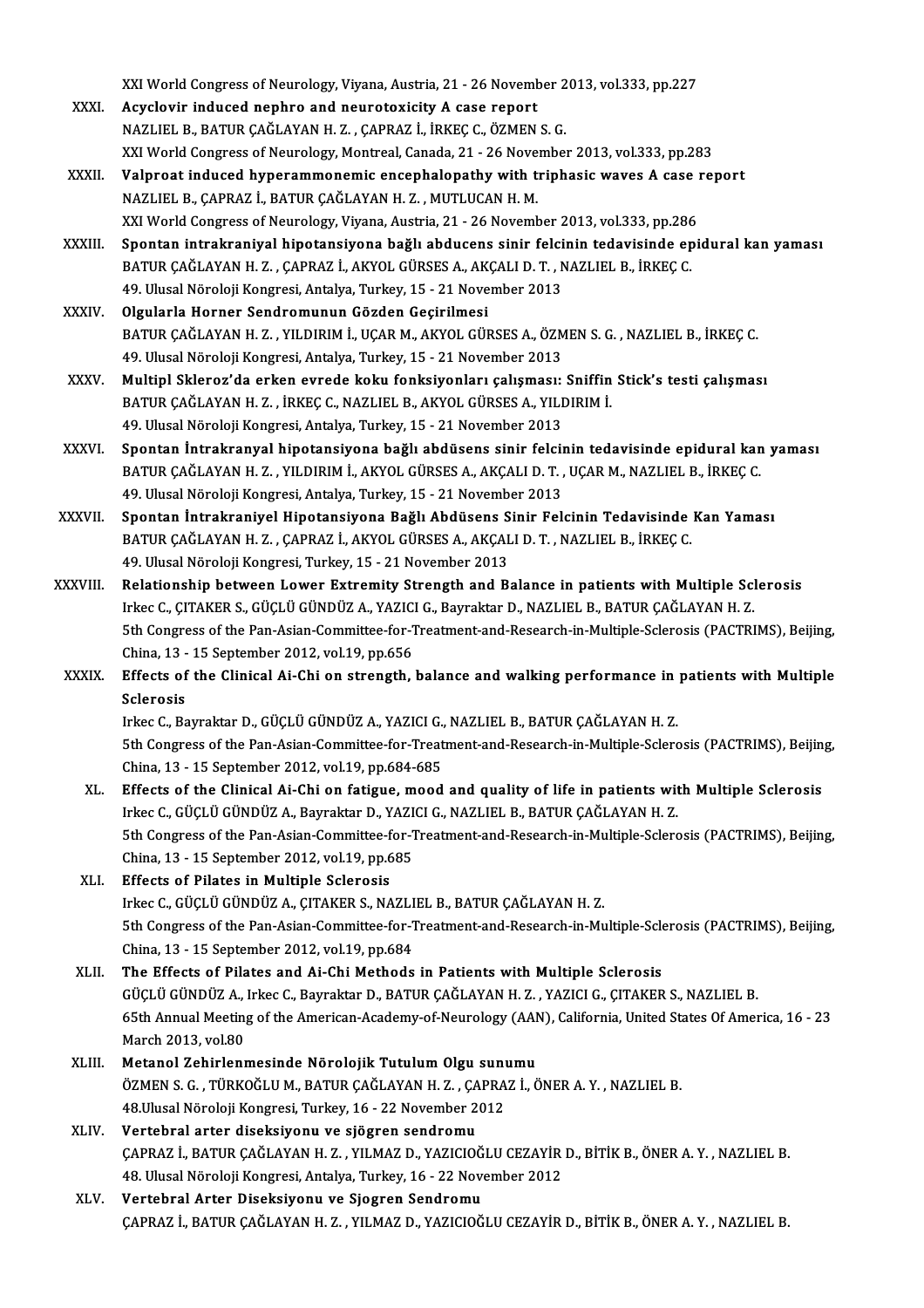48. Ulusal Nöroloji Kongresi, Turkey, 16 - 22 November 2012

- XLVI. Multiple Skleroz lu Hastalarda Patlayıcı Güç 48.Ulusal Nöroloji Kongresi, Turkey, 16 - 22 November 2012<br>Multiple Skleroz lu Hastalarda Patlayıcı Güç<br>ÇITAKER S., GÜÇLÜ GÜNDÜZ A., BATUR ÇAĞLAYAN H. Z. , İRKEÇ C., NAZLIEL B.<br>48 Ulusal Nöroloji Kongresi Turkey, 16 - 22 N Multiple Skleroz lu Hastalarda Patlayıcı Güç<br>ÇITAKER S., GÜÇLÜ GÜNDÜZ A., BATUR ÇAĞLAYAN H. Z. , İRKI<br>48.Ulusal Nöroloji Kongresi, Turkey, 16 - 22 November 2012<br>Multipl Sklenog bu Hastalarda Bilates ve Ai Chi Eggensi:
- XLVI . Multipl Skleroz lu Hastalarda Pilates ve Ai Chi Egzersiz Yöntemlerinin Etkilerinin Karşılaştırılması 48.Ulusal Nöroloji Kongresi, Turkey, 16 - 22 November 2012<br>Multipl Skleroz lu Hastalarda Pilates ve Ai Chi Egzersiz Yöntemlerinin Etkilerinin K<br>GÜÇLÜ GÜNDÜZ A., BAYRAKTAR D., YAZICI G., BATUR ÇAĞLAYAN H. Z. , İRKEÇ C., NAZ Multipl Skleroz lu Hastalarda Pilates ve Ai Chi Egzersiz<br>GÜÇLÜ GÜNDÜZ A., BAYRAKTAR D., YAZICI G., BATUR ÇAĞLA'<br>48.Ulusal Nöroloji Kongresi, Turkey, 16 - 22 November 2012<br>Asiklovir todavisi sonrası gelişen nörotoksisite ol GÜÇLÜ GÜNDÜZ A., BAYRAKTAR D., YAZICI G., BATUR ÇAĞLAY<br>48.Ulusal Nöroloji Kongresi, Turkey, 16 - 22 November 2012<br>XLVIII. Asiklovir tedavisi sonrası gelişen nörotoksisite olgusu<br>ÖZMEN S.C., CESOĞLUT, BATUR CAĞLAYAN H.Z., C
- 48.Ulusal Nöroloji Kongresi, Turkey, 16 22 November 2012<br>Asiklovir tedavisi sonrası gelişen nörotoksisite olgusu<br>ÖZMEN S. G. , GESOĞLU T., BATUR CAĞLAYAN H. Z. , CAPRAZ İ., NAZLIEL B. Asiklovir tedavisi sonrası gelişen nörotoksisite olgusu<br>ÖZMEN S. G., GESOĞLU T., BATUR ÇAĞLAYAN H. Z., ÇAPRAZ İ., NAZLIE<br>48. Ulusal Nöroloji Kongresi, Antalya, Turkey, 16 - 22 November 2012<br>Takayaay, Artariti Olgusunda Cal ÖZMEN S. G. , GESOĞLU T., BATUR ÇAĞLAYAN H. Z. , ÇAPRAZ<br>48. Ulusal Nöroloji Kongresi, Antalya, Turkey, 16 - 22 Novem<br>XLIX. Takayasu Arteriti Olgusunda Gelişen Serebral İskemi<br>XARAÇAN ÇÖLEN M. BATUR ÇAĞLAYAN H. Z. ÖZTÜR
- 48. Ulusal Nöroloji Kongresi, Antalya, Turkey, 16 22 November 2012<br><mark>Takayasu Arteriti Olgusunda Gelişen Serebral İskemi</mark><br>KARACAN GÖLEN M., BATUR ÇAĞLAYAN H. Z. , ÖZTÜRK M. A. , ILGIT E. T. , ÖNER A. Y. , KARAKUŞ A., NAZL Takayasu Arteriti Olgusunda Gelişen Serebral İskemi<br>KARACAN GÖLEN M., BATUR ÇAĞLAYAN H. Z. , ÖZTÜRK M. A.<br>48.Ulusal Nöroloji Kongresi, Turkey, 16 - 22 November 2012<br>Nadir Görülen Bir Serebral Embeli Olgusu 48. Ulusal Nöroloji Kongresi, Turkey, 16 - 22 November 2012<br>L. Nadir Görülen Bir Serebral Emboli Olgusu
	- 48.Ulusal Nöroloji Kongresi, Turkey, 16 22 November 2012<br>Nadir Görülen Bir Serebral Emboli Olgusu<br>ÇAPRAZ İ., BATUR ÇAĞLAYAN H. Z. , VURALLI D., ERER D., ÖNER A. Y. , NAZLIEL B.<br>48 Ulusal Nöroloji Kongresi Turkey, 16 22 Nadir Görülen Bir Serebral Emboli Olgusu<br>ÇAPRAZ İ., BATUR ÇAĞLAYAN H. Z. , VURALLI D., ERER D., ÖN<br>48.Ulusal Nöroloji Kongresi, Turkey, 16 - 22 November 2012<br>Spenadik Creutrfeldt Jaseb Hestalığı: Olsu Sunumu CAPRAZ İ., BATUR ÇAĞLAYAN H. Z. , VURALLI D., ERER D.,<br>48.Ulusal Nöroloji Kongresi, Turkey, 16 - 22 November 20<br>LI. Sporadik Creutzfeldt Jacob Hastalığı: Olgu Sunumu<br>MERCAN M. BORA H. A., NAZLIEL B. AKYOL CÜRSES A.
	- 48.Ulusal Nöroloji Kongresi, Turkey, 16 22 November 2012<br>LI. Sporadik Creutzfeldt Jacob Hastalığı: Olgu Sunumu<br>MERCAN M., BORA H. A. , NAZLIEL B., AKYOL GÜRSES A., ANDAÇ S. Sporadik Creutzfeldt Jacob Hastalığı: Olgu Sunumu<br>MERCAN M., BORA H. A. , NAZLIEL B., AKYOL GÜRSES A., ANDAÇ Ş.<br>46. Ulusal Nöroloji Kongresi, Antalya, Turkey, 4 - 09 December 2010, vol.16, pp.201<br>Evalustion and sonrelation
- MERCAN M., BORA H. A. , NAZLIEL B., AKYOL GÜRSES A., ANDAÇ Ş.<br>46. Ulusal Nöroloji Kongresi, Antalya, Turkey, 4 09 December 2010, vol.16, pp.201<br>LII. Evaluation and correlation of cognitive event-related potentials (P 46. Ulusal Nöroloji Kongresi, Antalya, Turkey, 4 - 09 Dece<br>Evaluation and correlation of cognitive event-rela<br>tests in patients with clinically isolated syndrome<br>Koser B. Unal T. NAZUEL B. Bivildi Z. Vosibudak Z. Kor Evaluation and correlation of cognitive event-related potentials<br>tests in patients with clinically isolated syndrome<br>Kocer B., Unal T., NAZLIEL B., Biyikli Z., Yesilbudak Z., Karakas S., Irkec C.<br>12th Annual Meeting of the tests in patients with clinically isolated syndrome<br>Kocer B., Unal T., NAZLIEL B., Biyikli Z., Yesilbudak Z., Karakas S., Irkec C.<br>13th Annual Meeting of the Amer-Comm-for-Treatment-and-Res-in-Multiple-Sclerosis/24th Congr Kocer B., Unal T., NAZLIEL B., Biyikli Z., Yesilbudak Z., Karakas S., Irkec C.<br>13th Annual Meeting of the Amer-Comm-for-Treatment-and-Res-in-Multiple-Sclerosis/24th Congress of th<br>European-Comm-for-Treatment-and-Res-in-Mul 13th Annual Meeting of the Amer-Comm-for-Treatment-and-Res-in-Multiple-Sclerosis/24th (<br>European-Comm-for-Treatment-and-Res-in-Multiple-Sclerosis/5th Congress of the Latin-Am<br>Treatment-and-Res-in-Multiple-Sclerosis, Montre European-Comm-for-Treatment-and-Res-in-Multiple-Sclerosis/5th Congress of the Latin-Amer-Comm-for-<br>Treatment-and-Res-in-Multiple-Sclerosis, Montreal, Canada, 17 - 20 September 2008, vol.14<br>LIII. Gerilim tipi başağrısı yaşa
- Treatment-and-Res-in-Multiple-Sclerosis, Montreal, Canada<br>Gerilim tipi başağrısı yaşayan hastalarda tanısal de<br>ASLAN S., COŞAR B., CANDANSAYAR S., NAZLIEL B., Işık E.<br>26 Hlucel Belkiyatri KOngresi Turkey, 2., 07 Ostober 20 Gerilim tipi başağrısı yaşayan hastalarda tanısal değ<br>ASLAN S., COŞAR B., CANDANSAYAR S., NAZLIEL B., Işık E.<br>36. Ulusal Psikiyatri KOngresi, Turkey, 3 - 07 October 2000 36. Ulusal Psikiyatri K0ngresi, Turkey, 3 - 07 October 2000<br>Scientific Refereeing

Türk Beyin Damar Hastalıkları Dergisi, National Scientific Refreed Journal, January 2019

### **Tasks In Event Organizations**

Nazlıel B., 9. Nörolojik Yoğun Bakım Sempozyumu, Scientific Congress, Turkey, Mayıs 2021 Nazlıel B., Türk Beyin Hastalıkları Derneği -5. Türkiye İnme Akademisi, Scientific Congress, Antalya, Turkey, Aralık 2018

### **Edit Congress and Symposium Activities**

Edit Congress and Symposium Activities<br>57. Ulusal Nöroloji Kongresi, Invited Speaker, Antalya, Turkey, 2022<br>5. Türkiye İnme Akademisi, Invited Speaker, Ankara, Turkey, 2021 5. Sare Gongress and by inpediatin recevered<br>5. Türkiye İnme Akademisi, Invited Speaker, Antalya, Turkey, 2021<br>5. Türkiye İnme Akademisi, Invited Speaker, Ankara, Turkey, 2021<br>18 Husal Dabili Carrabi Bilimlar a kanstasi Se 5. Türkiye İnme Akademisi, Invited Speaker, Ankara, Turkey, 2021<br>18.Ulusal Dahili Cerrahi Bilimler e-kongresi, Session Moderator, Ankara, Turkey, 2021 5. Türkiye İnme Akademisi, Invited Speaker, Ankara, Turkey, 2021<br>18.Ulusal Dahili Cerrahi Bilimler e-kongresi, Session Moderator, Ankara,<br>57. Ulusal Nöroloji Kongresi, Session Moderator, Antalya, Turkey, 2021<br>57.Ulusal Nör 18.Ulusal Dahili Cerrahi Bilimler e-kongresi, Session Moderator, Ankara<br>57. Ulusal Nöroloji Kongresi, Session Moderator, Antalya, Turkey, 2021<br>57.Ulusal Nöroloji Kongresi, Session Moderator, Antalya, Turkey, 2021<br>9. Närool 57.Ulusal Nöroloji Kongresi, Session Moderator, Antalya, Turkey, 2021<br>9. Nöroolojik Yoğun Bakım Sempozyumu, Invited Speaker, Ankara, Turkey, 2021 57.Ulusal Nöroloji Kongresi, Session Moderator, Antalya, Turkey, 2021<br>9. Nöroolojik Yoğun Bakım Sempozyumu, Invited Speaker, Ankara, Turkey, 2021<br>9. Nörolojik Yoğun Bakım Sempozyumu, Session Moderator, Ankara, Turkey, 2021 9. Nöroolojik Yoğun Bakım Sempozyuı<br>9. Nörolojik Yoğun Bakım Sempozyum<br>Invited Speaker, Ankara, Turkey, 2020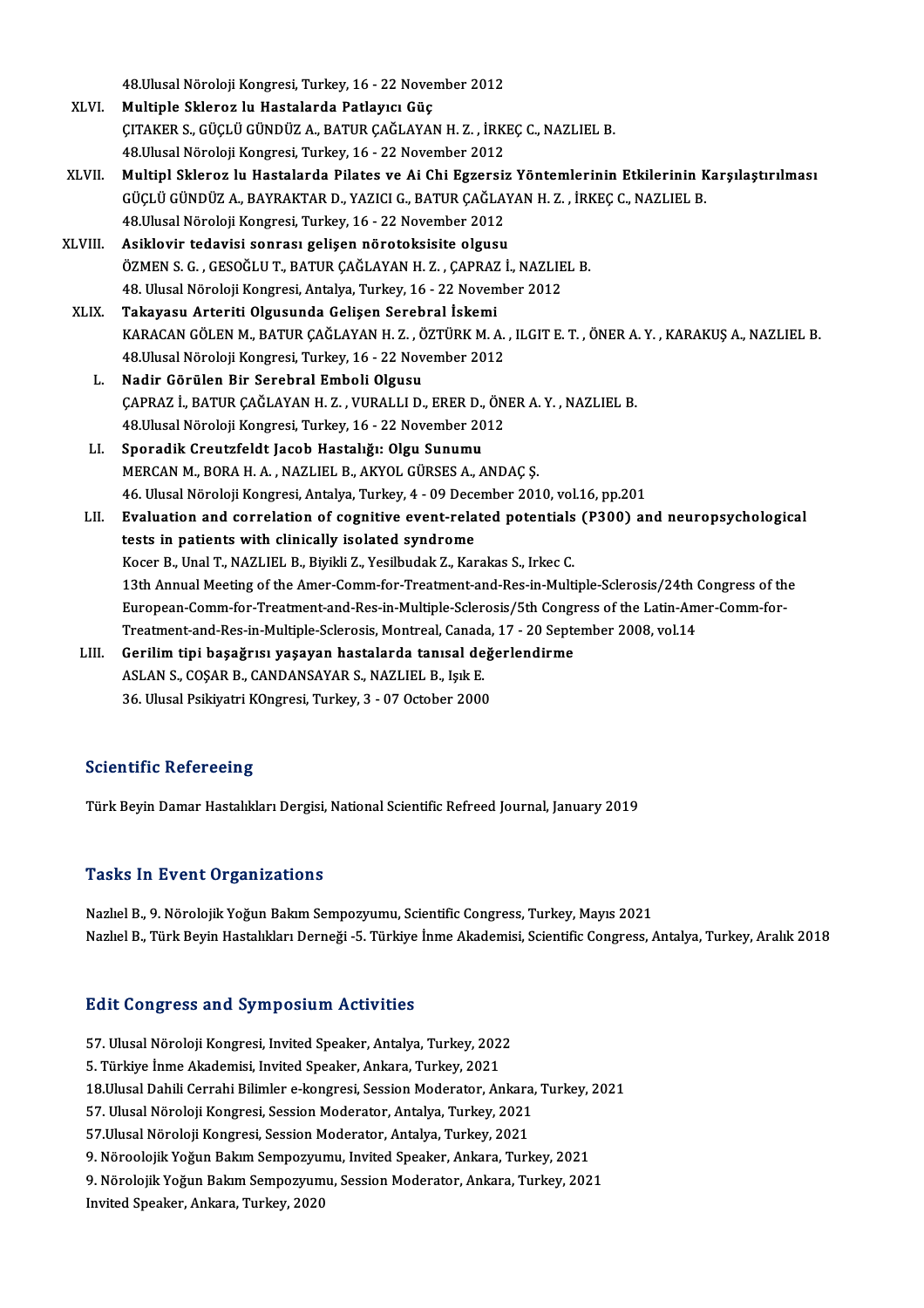56. Ulusal Nöroloji Kongresi, Invited Speaker, Ankara, Turkey, 2020<br>56. Ulusal Nöroloji Kongresi, Invited Speaker, Ankara, Turkey, 2020 56. Ulusal Nöroloji Kongresi, Invited Speaker, Ankara, Turkey, 2020<br>56. Ulusal Nöroloji Kongresi, Session Moderator, Ankara, Turkey, 2020<br>56. Ulusal Näroloji Kongresi, Invited Speaker, Ankara, Turkey, 2020 56. Ulusal Nöroloji Kongresi, Invited Speaker, Ankara, Turkey, 2020<br>56. Ulusal Nöroloji Kongresi, Session Moderator, Ankara, Turkey, 20<br>56. Ulusal Nöroloji Kongresi, Invited Speaker, Ankara, Turkey, 2020<br>56 Ulusal Nöroloji 56. Ulusal Nöroloji Kongresi, Session Moderator, Ankara, Turkey, 2020<br>56. Ulusal Nöroloji Kongresi, Invited Speaker, Ankara, Turkey, 2020<br>56.Ulusal Nöroloji Kongresi, Session Moderator, Ankara, Turkey, 2020 56. Ulusal Nöroloji Kongresi, Invited Speaker, Ankara, Turkey, 2020<br>56.Ulusal Nöroloji Kongresi, Session Moderator, Ankara, Turkey, 2020<br>Türk Beyin Hastalıkları Derneği-Atrial Fibrilasyonun Önlenmesinde NOAK, Invited Speak 56.Ulusal Nöroloji Kongresi, Session Moderator, Ankara, Turkey, 2020<br>Türk Beyin Hastalıkları Derneği-Atrial Fibrilasyonun Önlenmesinde NOAK, Invited Speaker, Ankara, Turkey, 2020<br>Türk Beyin Hastalıkları Derneği -COVİD 19 P Türk Beyin Hastalıkları Derneği-Atrial Fibrilasyonun Önlenmesinde NOAK<br>Türk Beyin Hastalıkları Derneği -COVİD 19 Pandemisinde İnme Yönetimi,<br>2.Nöronutrusyon Sempozyumu, Session Moderator, İzmir, Turkey, 2020<br>2. Nöronutrusy Türk Beyin Hastalıkları Derneği -COVİD 19 Pandemisinde İnme Yöneti<br>2.Nöronutrusyon Sempozyumu, Session Moderator, İzmir, Turkey, 202<br>2. Nöronutrusyon Sempozyumu, Invited Speaker, İzmir, Turkey, 2020<br>55 Ulusel Nöroleji Kong 2.Nöronutrusyon Sempozyumu, Session Moderator, İzmir, Turkey, 2<br>2. Nöronutrusyon Sempozyumu, Invited Speaker, İzmir, Turkey, 202<br>55.Ulusal Nöroloji Kongresi, Invited Speaker, Antalya, Turkey, 2019<br>55.Ulusal Nöroloji Kongre 2. Nöronutrusyon Sempozyumu, Invited Speaker, İzmir, Turkey, 2020<br>55.Ulusal Nöroloji Kongresi, Invited Speaker, Antalya, Turkey, 2019<br>55.Ulusal Nöroloji Kongresi, Session Moderator, Antalya, Turkey, 2019<br>55.Ulusal Nöroloji 55.Ulusal Nöroloji Kongresi, Invited Speaker, Antalya, Turkey, 2019<br>55.Ulusal Nöroloji Kongresi, Session Moderator, Antalya, Turkey, 2019<br>55.Ulusal Nöroloji Kongresi, Session Moderator, Antalya, Turkey, 2019<br>55 Ulusal Nöro 55.Ulusal Nöroloji Kongresi, Session Moderator, Antalya, Turkey, 20<br>55.Ulusal Nöroloji Kongresi, Session Moderator, Antalya, Turkey, 20<br>55.Ulusal Nöroloji Kongresi, Invited Speaker, Antalya, Turkey, 2019<br>55.Ulusal Nöroloji 55.Ulusal Nöroloji Kongresi, Session Moderator, Antalya, Turkey, 2019<br>55.Ulusal Nöroloji Kongresi, Invited Speaker, Antalya, Turkey, 2019<br>55.Ulusal Nöroloji Kongresi, Invited Speaker, Antalya, Turkey, 2019 3.tÜRKİYE İnme Akademisi, Session Moderator, Muğla, Turkey, 2019 55.Ulusal Nöroloji Kongresi, Invited Speaker, Antalya, Turkey, 2019<br>3.tÜRKİYE İnme Akademisi, Session Moderator, Muğla, Turkey, 2019<br>8.Nörolojik Yoğun Bakım Sempozyumu, Session Moderator, Samsun, Turkey, 2019<br>9.Nörolojik Y 3.tÜRKİYE İnme Akademisi, Session Moderator, Muğla, Turkey, 2019<br>8.Nörolojik Yoğun Bakım Sempozyumu, Session Moderator, Samsun, Turkey, 20<br>8.Nörolojik Yoğun Bakım Sempozyumu, Invited Speaker, Samsun, Turkey, 2019<br>Türk Boyi 8.Nörolojik Yoğun Bakım Sempozyumu, Session Moderator, Samsun, Turkey, 2019<br>8.Nörolojik Yoğun Bakım Sempozyumu, Invited Speaker, Samsun, Turkey, 2019<br>Türk Beyin Damar Hastalıkları Derneği-Kurslar Kongresi, Invited Speaker, 8.Nörolojik Yoğun Bakım Sempozyumu, Invited Speaker, Samsun, Turkey, 2019<br>Türk Beyin Damar Hastalıkları Derneği-Kurslar Kongresi, Invited Speaker, Antalya, Turkey, 2<br>Beyin Damar Hastalıkları Derneği Kurslar Kongresi, Invit Türk Beyin Damar Hastalıkları Derneği-Kurslar Kongresi, Invited Speaker, Antalya, Turi<br>Beyin Damar Hastalıkları Derneği Kurslar Kongresi, Invited Speaker, Antalya, Turkey, 2<br>Emirates Critical Care Conference, Invited Speak Beyin Damar Hastalıkları Derneği Kurslar Kongresi, Invited Speaker, Antalya, Turkey, 2<br>Emirates Critical Care Conference, Invited Speaker, Dubai, United Arab Emirates, 2019<br>Emirates Critical Care Conference, Invited Speake Emirates Critical Care Conference, Invited Speaker, Dubai, United Arab<br>Emirates Critical Care Conference, Invited Speaker, Dubai, United Arab<br>Nöronutrusyon Sempozyumu, Invited Speaker, Ankara, Turkey, 2019<br>1. Nöronutrusyon Emirates Critical Care Conference, Invited Speaker, Dubai, United Arab Emirates, 2019<br>Nöronutrusyon Sempozyumu, Invited Speaker, Ankara, Turkey, 2019<br>1. Nöronutrusyon Sempozyumu, Session Moderator, Ankara, Turkey, 2019 Nöronutrusyon Sempozyumu, Invited Speaker, Ankara, Turkey, 2019<br>1. Nöronutrusyon Sempozyumu, Session Moderator, Ankara, Turkey, 2019<br>Uluslararası Türk Dünyası Multiple Skleroz Kongresi, Session Moderator, Ankara, Turkey, 2 1. Nöronutrusyon Sempozyumu, Session Moderator, Ankara, Turkey, 2019<br>Uluslararası Türk Dünyası Multiple Skleroz Kongresi, Session Moderator, Ank<br>CARCİNOS Nöroloji Sempozyumu, Session Moderator, Ankara, Turkey, 2019<br>Nöroreb Uluslararası Türk Dünyası Multiple Skleroz Kongresi, Session Moderator, A<br>CARCİNOS Nöroloji Sempozyumu, Session Moderator, Ankara, Turkey, 201<br>Nörorehabilitasyon Sempozyumu, Invited Speaker, İstanbul, Turkey, 2018<br>54 Hluse CARCİNOS Nöroloji Sempozyumu, Session Moderator, Ankara, Turkey, 2019<br>Nörorehabilitasyon Sempozyumu, Invited Speaker, İstanbul, Turkey, 2018<br>54. Ulusal Nöroloji Kongresi, Invited Speaker, Antalya, Turkey, 2018<br>54. Ulusal N Nörorehabilitasyon Sempozyumu, Invited Speaker, İstanbul, Turkey, 2018<br>54. Ulusal Nöroloji Kongresi, Invited Speaker, Antalya, Turkey, 2018<br>54. Ulusal Nöroloji Kongresi, Invited Speaker, Antalya, Turkey, 2018<br>54. Ulusal Nö 54. Ulusal Nöroloji Kongresi, Invited Speaker, Antalya, Turkey, 2018 54. Ulusal Nöroloji Kongresi, Invited Speaker, Antalya, Turkey, 2018<br>54. Ulusal Nöroloji Kongresi, Invited Speaker, Antalya, Turkey, 2018<br>2. Türkiye İnme Akademisi, Session Moderator, İstanbul, Turkey, 2018<br>Türkiye İnme Ak 54. Ulusal Nöroloji Kongresi, Invited Speaker, Antalya, Turkey, 20<br>2. Türkiye İnme Akademisi, Session Moderator, İstanbul, Turkey, 2<br>Türkiye İnme Akademisi, Invited Speaker, İstanbul, Turkey, 2018<br>Türk Nöroloji Derneği 12. 2. Türkiye İnme Akademisi, Session Moderator, İstanbul, Turkey, 2018<br>Türkiye İnme Akademisi, Invited Speaker, İstanbul, Turkey, 2018<br>Türk Nöroloji Derneği 12. Yeterlilik Kursu, Invited Speaker, Ankara, Turkey, 2018<br>Ulusel Türkiye İnme Akademisi, Invited Speaker, İstanbul, Turkey, 2018<br>Türk Nöroloji Derneği 12. Yeterlilik Kursu, Invited Speaker, Ankara, Turkey, 2018<br>Ulusal Hipertansiyon ve Böbrek Hastalıkları Kongresi, Invited Speaker, İskel Türk Nöroloji Derneği 12. Yeterlilik Kursu, Invited Speaker, Ankara, Turkey, 2018<br>Ulusal Hipertansiyon ve Böbrek Hastalıkları Kongresi, Invited Speaker, İskele, Cyprus<br>8. Ulusal Beyin Damar Hastalıkları Kongresi, Session M Ulusal Hipertansiyon ve Böbrek Hastalıkları Kongresi, Invited Speaker, İskele, Cyp<br>8. Ulusal Beyin Damar Hastalıkları Kongresi, Session Moderator, İzmir, Turkey, 20<br>8.Ulusal Beyin Damar Hastalıkları Kongresi, Invited Speak 8. Ulusal Beyin Damar Hastalıkları Kongresi, Session Moderator, İzmir, Turkey, 2018<br>8.Ulusal Beyin Damar Hastalıkları Kongresi, Invited Speaker, İzmir, Turkey, 2018<br>Emirates Critical Care Conference, Invited Speaker, Dubai 8.Ulusal Beyin Damar Hastalıkları Kongresi, Invited Speaker, İzmir, Turkey, 2018<br>Emirates Critical Care Conference, Invited Speaker, Dubai, United Arab Emirates<br>Multiple Skleroz ile 35. Yıl Toplantısı, Session Moderator, A Emirates Critical Care Conference, Invited Speaker, Dubai, United Arab |<br>Multiple Skleroz ile 35. Yıl Toplantısı, Session Moderator, Ankara, Turke<br>53.Ulusal Nöroloji Kongresi, Session Moderator, Antalya, Turkey, 2017<br>53.Ul Multiple Skleroz ile 35. Yıl Toplantısı, Session Moderator, Ankara, Turkey<br>53.Ulusal Nöroloji Kongresi, Session Moderator, Antalya, Turkey, 2017<br>53. Ulusal Nöroloji Kongresi, Session Moderator, Antalya, Turkey, 2017<br>53. Ul 53.Ulusal Nöroloji Kongresi, Session Moderator, Antalya, Turkey, 201<br>53. Ulusal Nöroloji Kongresi, Session Moderator, Antalya, Turkey, 20<br>53. Ulusal Nöroloji Kongresi, Invited Speaker, Antalya, Turkey, 2017<br>53. Ulusal Nöro 53. Ulusal Nöroloji Kongresi, Session Moderator, Antalya, Turkey, 20<br>53. Ulusal Nöroloji Kongresi, Invited Speaker, Antalya, Turkey, 2017<br>53. Ulusal Nöroloji Kongresi, Invited Speaker, Antalya, Turkey, 2017<br>7 Nörolojik Yoğ 53. Ulusal Nöroloji Kongresi, Invited Speaker, Antalya, Turkey, 2017<br>53. Ulusal Nöroloji Kongresi, Invited Speaker, Antalya, Turkey, 2017<br>7.Nörolojik Yoğun Bakım Sempozyumu, Session Moderator, Konya, Turkey, 2017 53. Ulusal Nöroloji Kongresi, Invited Speaker, Antalya, Turkey, 2017<br>7.Nörolojik Yoğun Bakım Sempozyumu, Session Moderator, Konya, Turkey, 201<br>7. Nörolojik Yoğun Bakım Sempozyumu, Invited Speaker, Ankara, Turkey, 2017<br>7. N 7.Nörolojik Yoğun Bakım Sempozyumu, Session Moderator, Konya, Turkey, 201<br>7. Nörolojik Yoğun Bakım Sempozyumu, Invited Speaker, Ankara, Turkey, 2017<br>7. Nörolojik Yoğun Bakım Sempozyumu, Invited Speaker, Konya, Turkey, 2017 7. Nörolojik Yoğun Bakım Sempozyumu, Invited Speaker, Ankara, Turkey, 2017<br>7. Nörolojik Yoğun Bakım Sempozyumu, Invited Speaker, Konya, Turkey, 2017<br>7.Nörolojik Yoğun Bakım Sempozyumu , Invited Speaker, Konya, Turkey, 2017 7. Nörolojik Yoğun Bakım Sempozyumu, Invited Speaker, Konya, Turkey, 2017<br>7.Nörolojik Yoğun Bakım Sempozyumu , Invited Speaker, Konya, Turkey, 2017<br>Tromboliz ve Nörovaskulerizasvon Akademisi, Invited Speaker, İstanbul, Tur İnme Tromboliz ve Nörovaskulerizazyon Akademisi 2017, Session Moderator, İstanbul, Turkey, 2017 Tromboliz ve Nörovaskulerizasyon Akademisi, Invited Speaker, İstanbul, Turkey, 2017<br>İnme Tromboliz ve Nörovaskulerizazyon Akademisi 2017, Session Moderator, İstanbul, Turkey, 2017<br>Türk Beyin Damar Hastalıkları Derneği. 7. İnme<br>Türk I<br>2017<br>Invite Türk Beyin Damar Hastalıkları Derneği<br>2017<br>Invited Speaker, Ankara, Turkey, 2017<br>Eminates Cuitisel Cans Conference, Invit 2017<br>Invited Speaker, Ankara, Turkey, 2017<br>Emirates Critical Care Conference, Invited Speaker, Dubai, United Arab Emirates, 2017

Türk Dahili ve Cerrahi Yoğun Bakım Derneği-Yeterlilik Kursu, Invited Speaker, Ankara, Turkey, 2017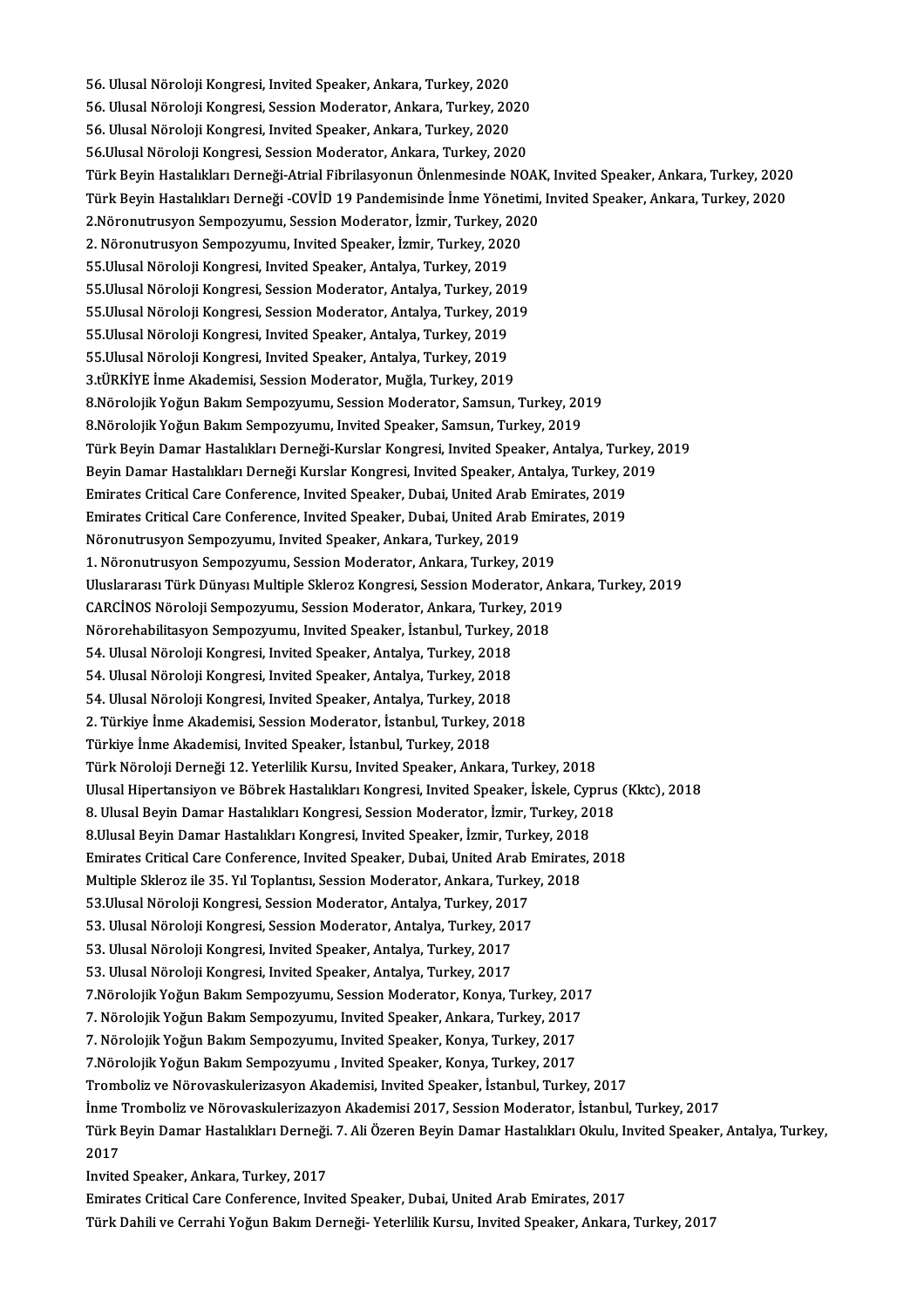52.Ulusal Nöroloji Kongresi, Invited Speaker, Antalya, Turkey, 2016<br>E2.Ulusal Nöroloji Kongresi, Invited Speaker, Antalya, Turkey, 2016 52.Ulusal Nöroloji Kongresi, Invited Speaker, Antalya, Turkey, 2016<br>52. Ulusal Nöroloji Kongresi, Invited Speaker, Antalya, Turkey, 2016<br>Türk Dabili ve Cennabi Yeğun Balum Derneği, Yeğun Balum Yeterlilik 52.Ulusal Nöroloji Kongresi, Invited Speaker, Antalya, Turkey, 2016<br>52. Ulusal Nöroloji Kongresi, Invited Speaker, Antalya, Turkey, 2016<br>Türk Dahili ve Cerrahi Yoğun Bakım Derneği- Yoğun Bakım Yeterlilik Kursu, Invited Spe 52. Ulusal Nöroloji Kongresi, Invited Speaker, Antalya, Turkey, 2016<br>Türk Dahili ve Cerrahi Yoğun Bakım Derneği- Yoğun Bakım Yeterlilik Kursu, Invited Speaker, Ankara, Turkey, 20<br>Türk Dahili Cerrahi Yoğun Bakım Derneği-Yoğ Türk Dahili ve Cerrahi Yoğun Bakım Derneği- Yoğun Bakım Yeterlilik Kursu, Invited Speal<br>Türk Dahili Cerrahi Yoğun Bakım Derneği-Yoğun Bakım Yeterlilik Kursu, Invited Speaker,<br>VII.Ulusal Beyin Damar Hastalıkları Kıngresi, I Türk Dahili Cerrahi Yoğun Bakım Derneği-Yoğun Bakım Yeterlilik Kursu, Invited Speaker, Ankara, Turkey, 2016<br>VII.Ulusal Beyin Damar Hastalıkları Kıngresi, Invited Speaker, Girne, Cyprus (Kktc), 2016<br>Emirates Critical Care C VII.Ulusal Beyin Damar Hastalıkları Kıngresi, Invited Speaker, Girne, Cyprus (Kktc), 2016<br>Emirates Critical Care Conference, Invited Speaker, Dubai, United Arab Emirates, 2016<br>Emirates Critical Care Conference, Invited Spe Emirates Critical Care Conference, Invited Speaker, Dubai, United Ar<br>Emirates Critical Care Conference, Invited Speaker, Dubai, United Ar<br>51.Ulusal Nöroloji Kongresi, Invited Speaker, Antalya, Turkey, 2015<br>Dabili Cerrabi Y Emirates Critical Care Conference, Invited Speaker, Dubai, United Arab Emirat<br>51.Ulusal Nöroloji Kongresi, Invited Speaker, Antalya, Turkey, 2015<br>Dahili Cerrahi Yoğun Bakım Kongresi, Invited Speaker, Ankara, Turkey, 2015<br>6 51.Ulusal Nöroloji Kongresi, Invited Speaker, Antalya, Turkey, 2015<br>Dahili Cerrahi Yoğun Bakım Kongresi, Invited Speaker, Ankara, Turkey, 2015<br>6. Nörolojik Yoğun Bakım Sempozyumu, Invited Speaker, Muğla, Turkey, 2015<br>Yoğun Dahili Cerrahi Yoğun Bakım Kongresi, Invited Speaker, Ankara, Turkey, 201!<br>6. Nörolojik Yoğun Bakım Sempozyumu, Invited Speaker, Muğla, Turkey, 201<br>Yoğun Bakım ve Nörolojik Sorunlar, Invited Speaker, Ankara, Turkey, 2015<br>5 6. Nörolojik Yoğun Bakım Sempozyumu, Invited Speaker, Muğla, Turkey<br>Yoğun Bakım ve Nörolojik Sorunlar, Invited Speaker, Ankara, Turkey, 20<br>50.Ulusal Nöroloji Kongresi, Session Moderator, Antalya, Turkey, 2014<br>50.Ulusal Nör Yoğun Bakım ve Nörolojik Sorunlar, Invited Speaker, Ankara, Turkey, 2015<br>50.Ulusal Nöroloji Kongresi, Session Moderator, Antalya, Turkey, 2014<br>50.Ulısal Nöroloji Kongresi, Invited Speaker, Antalya, Turkey, 2014 50. Ulusal Nöroloji Kongresi, Invited Speaker, Antalya, Turkey, 2014 50.Ulısal Nöroloji Kongresi, Invited Speaker, Antalya, Turkey, 2014<br>50. Ulusal Nöroloji Kongresi, Invited Speaker, Antalya, Turkey, 2014<br>Türk Nöroloji Derneği- Nörolojik Hastalıklarda Yaşam Kalitesi Çalıştayı, Invited Spea 50. Ulusal Nöroloji Kongresi, Invited Speaker, Antalya, Turkey, 2014<br>Türk Nöroloji Derneği- Nörolojik Hastalıklarda Yaşam Kalitesi Çalıştayı, Invited Speaker<br>Emirates Critical Care Conference, Invited Speaker, Dubai, Unite Türk Nöroloji Derneği- Nörolojik Hastalıklarda Yaşam Kalitesi Çalıştayı, Invited Speaker<br>Emirates Critical Care Conference, Invited Speaker, Dubai, United Arab Emirates, 2014<br>Emirates Critical Care Conference, Invited Spea Emirates Critical Care Conference, Invited Speaker, Dubai, United Arab Emirates, 2014<br>Emirates Critical Care Conference, Invited Speaker, Dubai, United Arab Emirates, 2014<br>2.Yutma Bozuklukları Kongresi, Session Moderator, 10.UlusalDahiliveCerrahiBilimler YoğunBakımKongresi, Invited Speaker, İstanbul,Turkey,2013 2.Yutma Bozuklukları Kongresi, Session Moderator, Ankara, Turkey, 10. Ulusal Dahili ve Cerrahi Bilimler Yoğun Bakım Kongresi, Invited S<br>49. Ulusal Nöroloji Kongresi, Invited Speaker, Antalya, Turkey, 2013<br>MS Hemaire Altede 10. Ulusal Dahili ve Cerrahi Bilimler Yoğun Bakım Kongresi, Invite<br>49. Ulusal Nöroloji Kongresi, Invited Speaker, Antalya, Turkey, 2013<br>MS Hemşire Akademisi, Invited Speaker, Gaziantep, Turkey, 2013<br>5. Nörolojik Yoğun Bakı 5. Nörolojik Yoğun Bakım Sempozyumu, Session Moderator, Aydın, Turkey, 2013<br>5. Nörolojik Yoğun Bakım Sempozyumu, Session Moderator, Aydın, Turkey, 2013 5. Nörolojik Yoğun Bakım Sempozyumu, Invited Speaker, Ankara, Turkey, 2013 5. Nörolojik Yoğun Bakım Sempozyumu, Session Moderator, Aydın, Turkey, 2013<br>5. Nörolojik Yoğun Bakım Sempozyumu, Invited Speaker, Ankara, Turkey, 2013<br>Türk Nöroloji Derneği 7. Nöroloji Yeterlilik Kursu, Invited Speaker, An 5. Nörolojik Yoğun Bakım Sempozyumu, Invited Speaker, Ankara, Turkey, 2013<br>Türk Nöroloji Derneği 7. Nöroloji Yeterlilik Kursu, Invited Speaker, Ankara, Turkey, 2013<br>Türk Beyin Damar Hastalıkları Derneği -Ali Özeren Beyin D Türk I<br>Türk I<br>2013<br><sup>Emira</sup> Türk Beyin Damar Hastalıkları Derneği -Ali Özeren Beyin Damar Hastalıkları Okulu, Inv.<br>2013<br>Emirates Critical Care Conference, Invited Speaker, Dubai, United Arab Emirates, 2013<br>9 Ulusal Dabili Cerrabi Yoğun Balamlar Kongr 2013<br>19. Emirates Critical Care Conference, Invited Speaker, Dubai, United Arab Emirates, 2013<br>19. Ulusal Dahili Cerrahi Yoğun Bakımlar Kongresi, Invited Speaker, Ankara, Turkey, 2012 Emirates Critical Care Conference, Invited Speaker, Dubai, United Arab Emirates, 2013<br>9.Ulusal Dahili Cerrahi Yoğun Bakımlar Kongresi, Invited Speaker, Ankara, Turkey, 2012<br>Türk Nöroloji Derneği 6. Nöroloji Yeterlilik Kurs 9.Ulusal Dahili Cerrahi Yoğun Bakımlar Kongresi, Invited Speaker, Anka<br>Türk Nöroloji Derneği 6. Nöroloji Yeterlilik Kursu, Invited Speaker, Ank<br>47.Ulusal Nöroloji Kongresi, Session Moderator, Antalya, Turkey, 2011<br>47.Ulusa Türk Nöroloji Derneği 6. Nöroloji Yeterlilik Kursu, Invited Speaker, *A*<br>47.Ulusal Nöroloji Kongresi, Session Moderator, Antalya, Turkey, 20<br>47.Ulusal Nöroloji Kongresi, Invited Speaker, Antalya, Turkey, 2011<br>Ali Özeren Be 47.Ulusal Nöroloji Kongresi, Session Moderator, Antalya, Turkey, 2011<br>47.Ulusal Nöroloji Kongresi, Invited Speaker, Antalya, Turkey, 2011<br>Ali Özeren Beyin Damar Hastalıkları Okulu, Invited Speaker, İzmir, Turkey, 2011<br>46. 47.Ulusal Nöroloji Kongresi, Invited Speaker, Antalya, Turkey, 2011<br>Ali Özeren Beyin Damar Hastalıkları Okulu, Invited Speaker, İzmir, Tu<br>46. Ulusal Nöroloji Kongresi, Invited Speaker, Antalya, Turkey, 2010<br>46. Ulusal Nöro Ali Özeren Beyin Damar Hastalıkları Okulu, Invited Speaker, İzmir, Turke<br>46. Ulusal Nöroloji Kongresi, Invited Speaker, Antalya, Turkey, 2010<br>46. Ulusal Nöroloji Kongresi, Session Moderator, Antalya, Turkey, 2010<br>7. Ulusal 46. Ulusal Nöroloji Kongresi, Invited Speaker, Antalya, Turkey, 2010<br>46. Ulusal Nöroloji Kongresi, Session Moderator, Antalya, Turkey, 2010<br>7. Ulusal Dahili ve Cerrahi Bilimler Yoğun Bakım Kongresi, Invited Speaker, Ankara 46. Ulusal Nöroloji Kongresi, Session Moderator, Antalya, Turkey, 2010<br>7. Ulusal Dahili ve Cerrahi Bilimler Yoğun Bakım Kongresi, Invited Speaker, Ankara, Turkey, 2010<br>12. Ulusal Hipertansiyon ve Böbrek Hastalıkları Kongre 7. Ulusal Dahili ve Cerrahi Bilimler Yoğun Bakım Kongresi, Invited Sp<br>12. Ulusal Hipertansiyon ve Böbrek Hastalıkları Kongresi, Invited Spe<br>45. Ulusal Nöroloji Kongresi, Invited Speaker, Antalya, Turkey, 2009<br>Nörolojik Has 12. Ulusal Hipertansiyon ve Böbrek Hastalıkları Kongresi, Invited Speal<br>45. Ulusal Nöroloji Kongresi, Invited Speaker, Antalya, Turkey, 2009<br>Nörolojik Hastalıklarda Tedavi, Invited Speaker, Ankara, Turkey, 2009<br>2. Nöroloji 45. Ulusal Nöroloji Kongresi, Invited Speaker, Antalya, Turkey, 2009<br>Nörolojik Hastalıklarda Tedavi, Invited Speaker, Ankara, Turkey, 2009<br>3. Nörolojik Yoğun Bakım Sempozyumu, Invited Speaker, İzmir, Turkey, 2009<br>44.Ulusal Nörolojik Hastalıklarda Tedavi, Invited Speaker, Ankara, Turkey, 200<br>3. Nörolojik Yoğun Bakım Sempozyumu, Invited Speaker, İzmir, Turk<br>44.Ulusal Nöroloji Kongresi, Invited Speaker, Antalya, Turkey, 2008<br>Nütrüsyon Sempozyum 3. Nörolojik Yoğun Bakım Sempozyumu, Invited Speaker, İzmir, T<br>44.Ulusal Nöroloji Kongresi, Invited Speaker, Antalya, Turkey, 2008<br>Nütrüsyon Sempozyumu, Invited Speaker, Ankara, Turkey, 2008<br>42. Ulusal Nöroloji Kongresi, I 44.Ulusal Nöroloji Kongresi, Invited Speaker, Antalya, Turkey, 2008<br>Nütrüsyon Sempozyumu, Invited Speaker, Ankara, Turkey, 2008<br>43. Ulusal Nöroloji Kongresi, Invited Speaker, Antalya, Turkey, 2007<br>2. Närolojik Yoğun Balam 43. Ulusal Nöroloji Kongresi, Invited Speaker, Antalya, Turkey, 2007<br>2. Nörolojik Yoğun Bakım Sempozyumu, Invited Speaker, Nevşehir, Turkey, 2007 43. Ulusal Nöroloji Kongresi, Invited Speaker, Antalya, Turkey, 2007<br>2. Nörolojik Yoğun Bakım Sempozyumu, Invited Speaker, Nevşehir, Turkey, 2007<br>2. Nörolojik Yoğun Bakım Sempozyumu, Session Moderator, Nevşehir, Turkey, 20 2. Nörolojik Yoğun Bakım Sempozyumu, Invited Speaker, Nevşehir, T<br>2. Nörolojik Yoğun Bakım Sempozyumu, Session Moderator, Nevşehi<br>42. Ulusal Nöroloji Kongresi, Invited Speaker, Antalya, Turkey, 2006<br>1. Nörolojik Yoğun Bakı 2. Nörolojik Yoğun Bakım Sempozyumu, Session Moderator, Nevşehir, Turkey<br>42. Ulusal Nöroloji Kongresi, Invited Speaker, Antalya, Turkey, 2006<br>1. Nörolojik Yoğun Bakım Sempozyumu, Invited Speaker, İzmir, Turkey, 2005<br>1. Cer 42. Ulusal Nöroloji Kongresi, Invited Speaker, Antalya, Turkey, 2<br>1. Nörolojik Yoğun Bakım Sempozyumu, Invited Speaker, İzmir,<br>1. Gazi Nöroloji Günleri, Invited Speaker, Ankara, Turkey, 2004<br>40 Ulusal Nöroloji Kongresi, In 1. Nörolojik Yoğun Bakım Sempozyumu, Invited Speaker, İzmir, Turk<br>1. Gazi Nöroloji Günleri, Invited Speaker, Ankara, Turkey, 2004<br>40.Ulusal Nöroloji Kongresi, Invited Speaker, Antalya, Turkey, 2004<br>Invited Speaker, İsmir, 1. Gazi Nöroloji Günleri, Invited Speaker, Ankara, Turkey, 2004<br>40.Ulusal Nöroloji Kongresi, Invited Speaker, Antalya, Turkey, 2004<br>Invited Speaker, İzmir, Turkey, 2004 40.Ulusal Nöroloji Kongresi, Invited Speaker, Antalya, Turkey, 2004<br>Invited Speaker, İzmir, Turkey, 2004<br>3. Ulusal Sinir Bilim Kongresi, Invited Speaker, Denizli, Turkey, 2004<br>Bayin Ölümü Calutan, Invited Speaker, Ankara, Invited Speaker, İzmir, Turkey, 2004<br>3. Ulusal Sinir Bilim Kongresi, Invited Speaker, Denizli, Turkey<br>Beyin Ölümü Çalıştayı, Invited Speaker, Ankara, Turkey, 2004